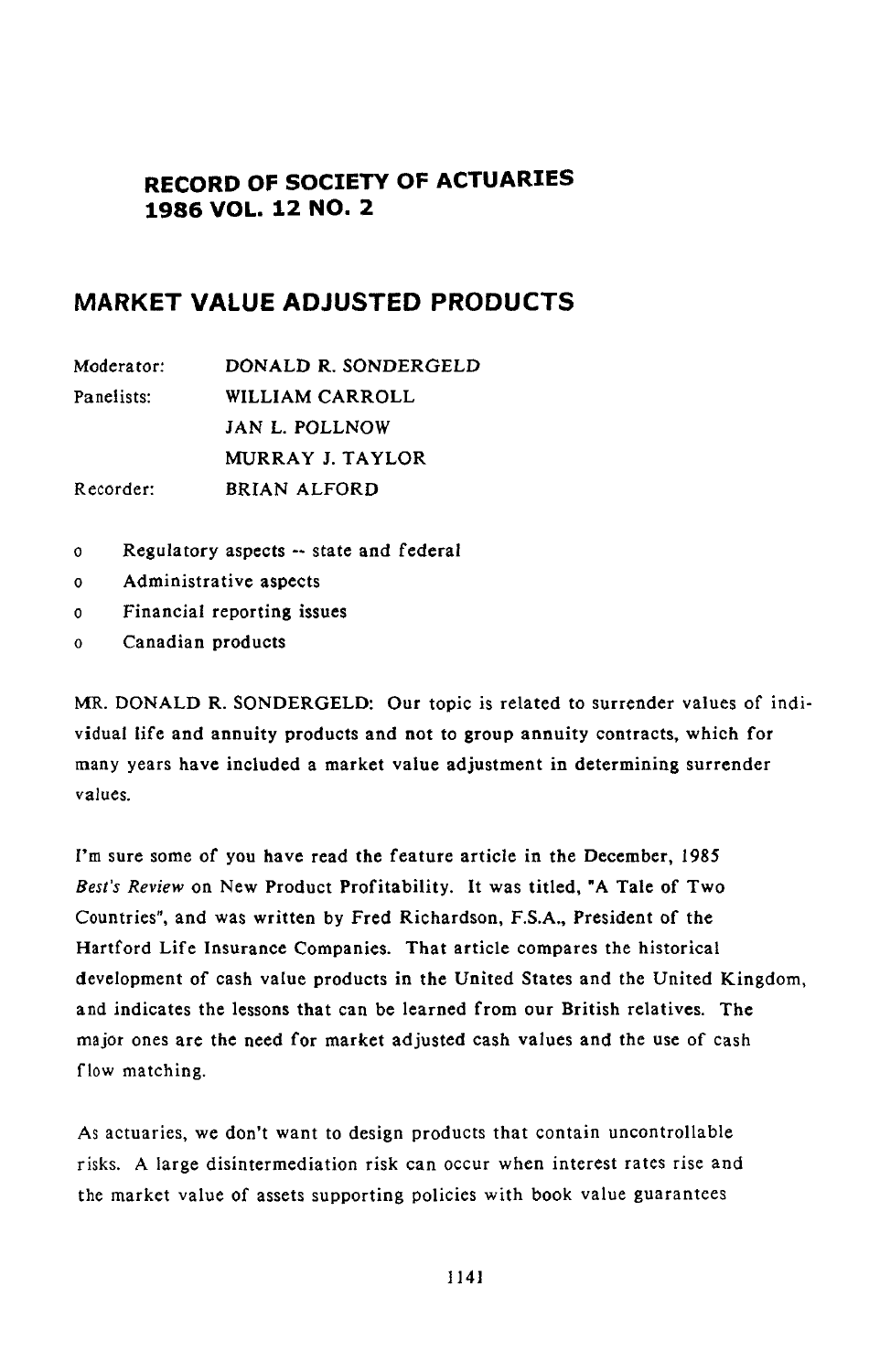become materially less than the guaranteed surrender value. One way to eliminate, or reduce, that risk is to *o*ffer individual life and annuity pr*o*ducts which utilize a market value adjustment formula in determining cash values. However, until 1985, b*o*ok value cash surrender values were required on individual life and annuity policies in the United States.

**I**n early 19**8**4, Har**t**f**o**rd L**i**fe **de**cided i**t wi**she**d** t**o m**a**r**k**et** a **"s**afe single **p**remium deferred annuity" to individuals. That is, one with a guarantee of principal at a sta**t**ed maturity da**t**e, an attrac**t**ive interest guaranteed during that period, bu**t** with a surrender value that is equitable to both the policyholder, and the com**p**any. That is, a surrender value that is adjusted upward or downward, based on market conditions at the time of surrender. We began offering this **p**roduct in May of I984, using an SEC registered grou**p** annuity contra*c*t.

Our produ*c*t is sold to customers of four broker dealers that are affiliated with The Hartford**.** It is sold to individuals who are issued certificates under four group **a**nnuity contracts issued **t**o a Rhode Island Trust. We curren**t**ly offer **t**his **p**roduct in on**l**y 42 states, as these are not **l**ega**l** "grou**p**s" in the other states.

The certificate holder initially selects either a 3, 5, or 10 year guarantee period. We provide a simple interest guarantee over that period. Each year, the interest is either paid out or treated as a new single premium containing the original maturity rate, but with an interest guarantee appropriate to market conditions at that time. At the end of the guaranteed period, the individual can choose a new guarantee **p**eriod or take the principal.

If a**n**y cer**ti**fica**t**e holder chooses to surrender during a guarantee period, he, or she, is given a surrender value based on a market-value adjustment formula. The formula is designed to closely a**p**proximate the market value of assets needed **t**o back the guarantee. This modification is why the product is called a modified guaranteed annuity. Our formula includes such factors as the period remaining in the guarantee period, the aggregate rate of interest being credited on the date of surrender, and the rate currently being guaran**t**eed by the com**p**any on contracts with the same guarantee period remaining. This formula can obviously produce a result that is larger, or smaller, than book value. It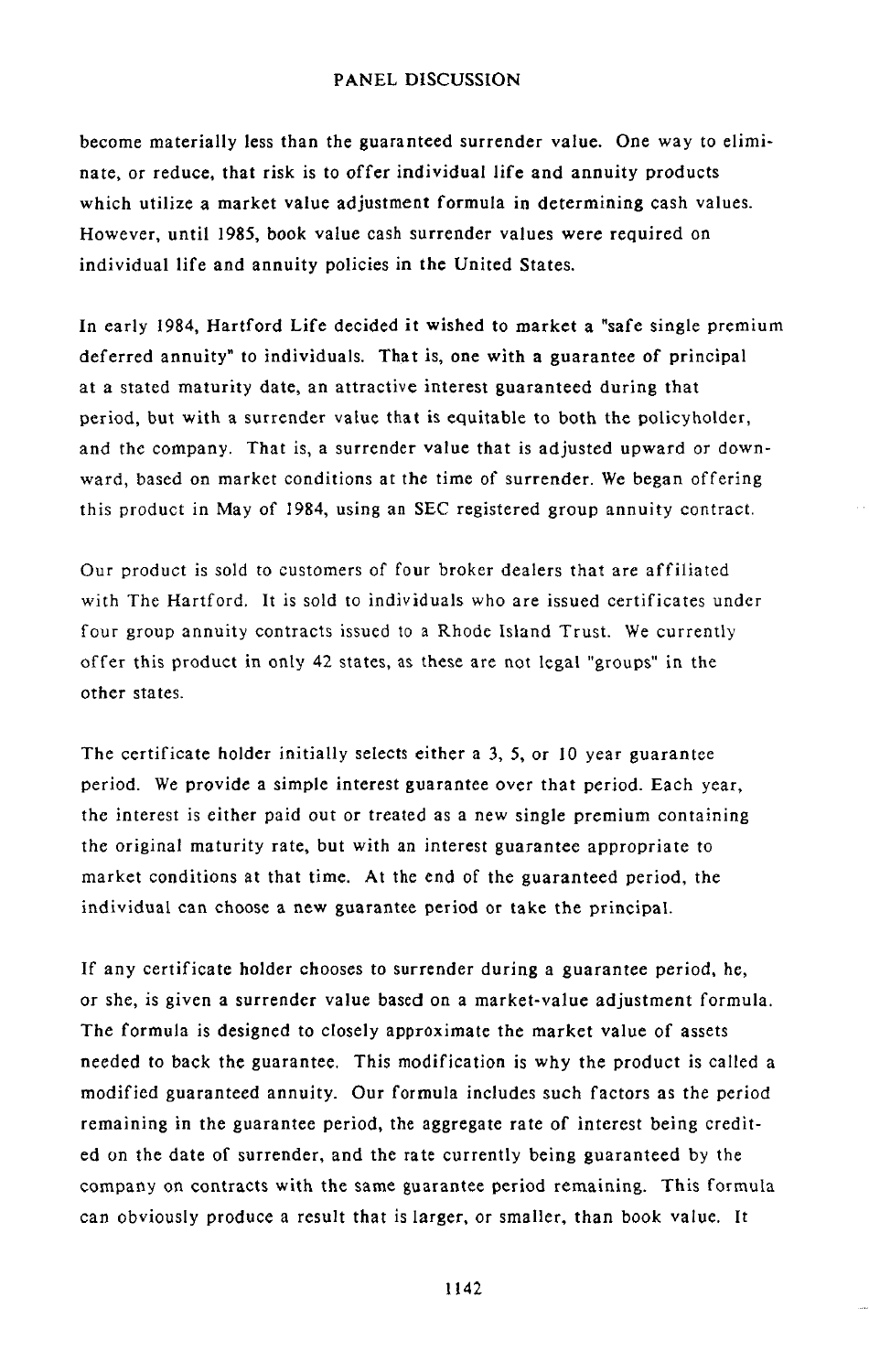is, **h**owe**v**er, fai**r**, and removes the an**t**iselection **t**hat the company would otherwise be subjected to when the market value of the assets was less than a book value surrender value. A rear-end load is also applied on surrender.

We would prefer to sell an individual policy, but our product does not satisfy the individual annuity n*o*n-forfeiture law (due to its market value adjustment formula), or the variable annuity regulation (which relates to separate accounts having unit values). Therefore, in 1984, Hartford Life began working with the National Association of Insurance *C*ommissioners (NAIC) Actuarial Task Force and the American Council of Life Insurers (ACLI). Our efforts resulted in an NAIC model regulation on Modified Guaranteed Annuities, which was adopted by the NAIC in June, 1985.

In 1985, Hartford Life again worked with the *N*AIC Actuarial Task Force, and the ACLI, on a similar NAIC model regulation, which would permit use of a market value adjustment in determining cash values on individual life insurance policies. That draft has been exposed in anticipation of adoption by the *N*AIC at its June, 1986 meeting. We are interested in including this "guaranteed option" within a variable universal life insurance policy.

An important feature of both of these NAI*C* model regulations is that the assets must be placed in a separate account, and valued at market. I believe this discipline is essential to proper management of the assets supporting the liabilities.

Also, *N*ew York is in the process of developing regulations that will be used to implement legislation applicable to annuities, adopted in 1985, which permits utilization of a market value adjustment formula to be used in calculating cash values on individual annuity contracts. A draft of similar legislation, applicable t*o* life insurance, is als*o* being worked on in *N*ew Y*o*rk -- which could possibly be adopted either this year or next.

Our first speaker will be Bill CarroIl, who is an actuary for the ACLI. Bill is responsible for providing staff support for development of industry proposals and positions on legislation and regulation affecting life insurance products and the presentation of those positions before regulatory and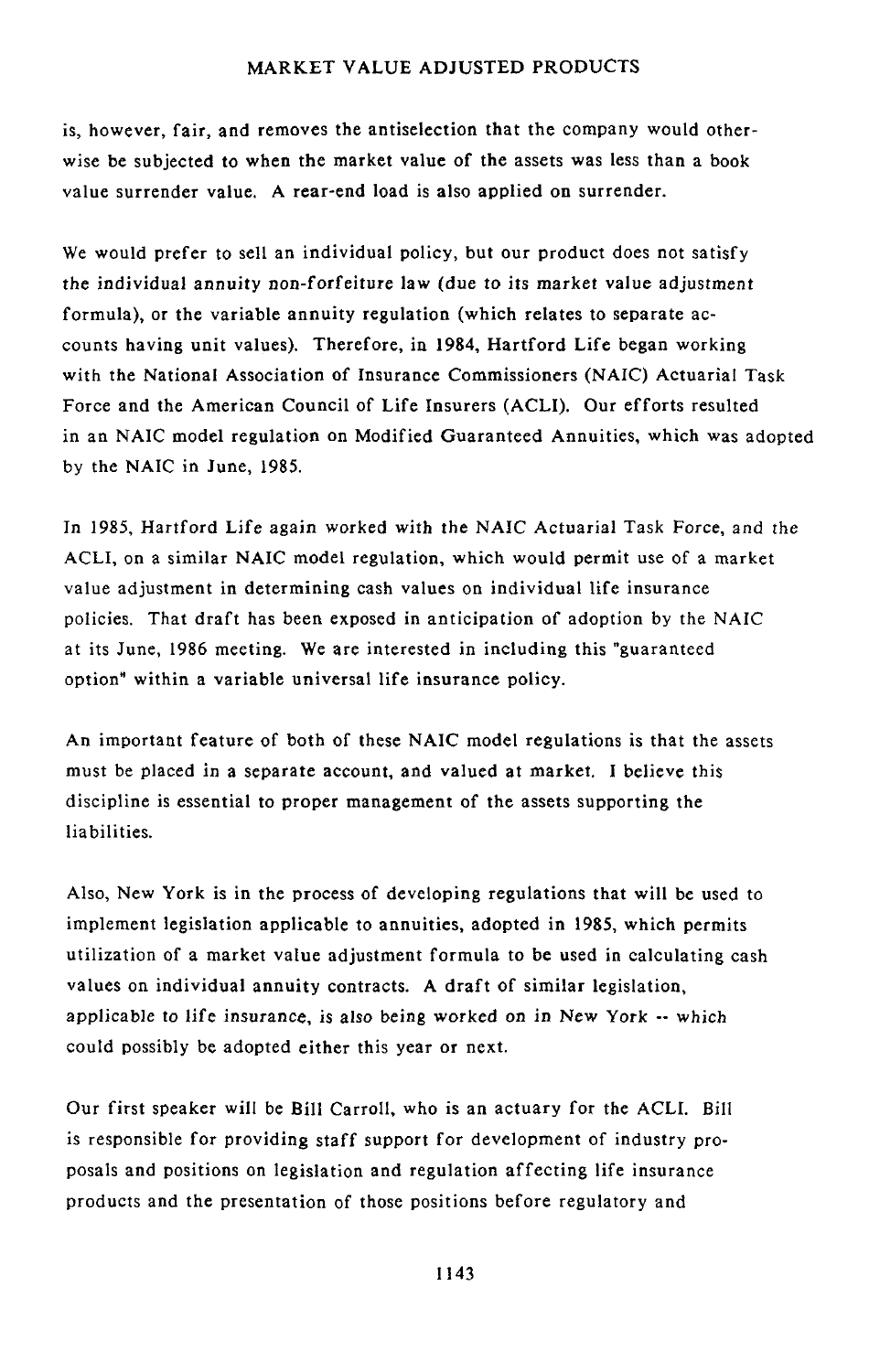legislative bodies. Bill has been involved in discus**s**ions of modified guaranteed annuity products, both at the N*A*I*C* level, as well as in New York. He is also chairman of the individual life insurance and annuity product development section council.

Our second speaker will be Jan Pollnow, Vice President and Actuary of Hartford Life. Jan has responsibility for the valuation of statutory and tax reserves, for financial analysis and projections, as well as for product and profit r**e**vie**w**. He is also responsibl**e** f**o**r **c**en**t**ralized business planning and **c**orpora**t**e actuarial functions. In 1983 he was a member of the A*C*LI Task Force on Variable Contract Taxation, and is currently a member of the American Academy of Ac**t**uari**e**s Life Insur**a**nce, Financial Reporting Principles and Life Insurance Committees.

Our third speaker will be Murray Taylor, who is now the director of Individual Products with Grea**t** West Life which is headquartered in Winnipeg, Canada. Murray spent two years of his career in the development of products for individual business in the U.S. and the majority of the other seven years in the Group Pension Department in product development and pension valuation work. For the last eight months, Murray has been focusing his attention on individual products and, in particular, asset and annuity products.

MR. WILLIAM CARROLL: My topic is market value adjusted products and **t**he regulatory scene in the United States. *B*y market value adjusted products, I mean those products, both individual life insurance and annuities, which provide guaranteed values at fixed points in time and may provide cash values at other times which are subject to a market value adjustment (MVA) formula. By the regulatory scene in the United States, I mean to include the NAIC state activities, particularly *N*ew York State, and also some Securities and Exchange Commission (SEC) matters.

First, let's look at the NAIC definition *o*f the modified guaranteed annuity. I would submit tha**t t**he definition contains most of wha**t** you need **t**o know about the product. It isa deferred annuity with assets in a separate account which provides guaranteed values at specified periods and which may have cash surrender values subject to a market value adjustment. It's a hybrid product, not a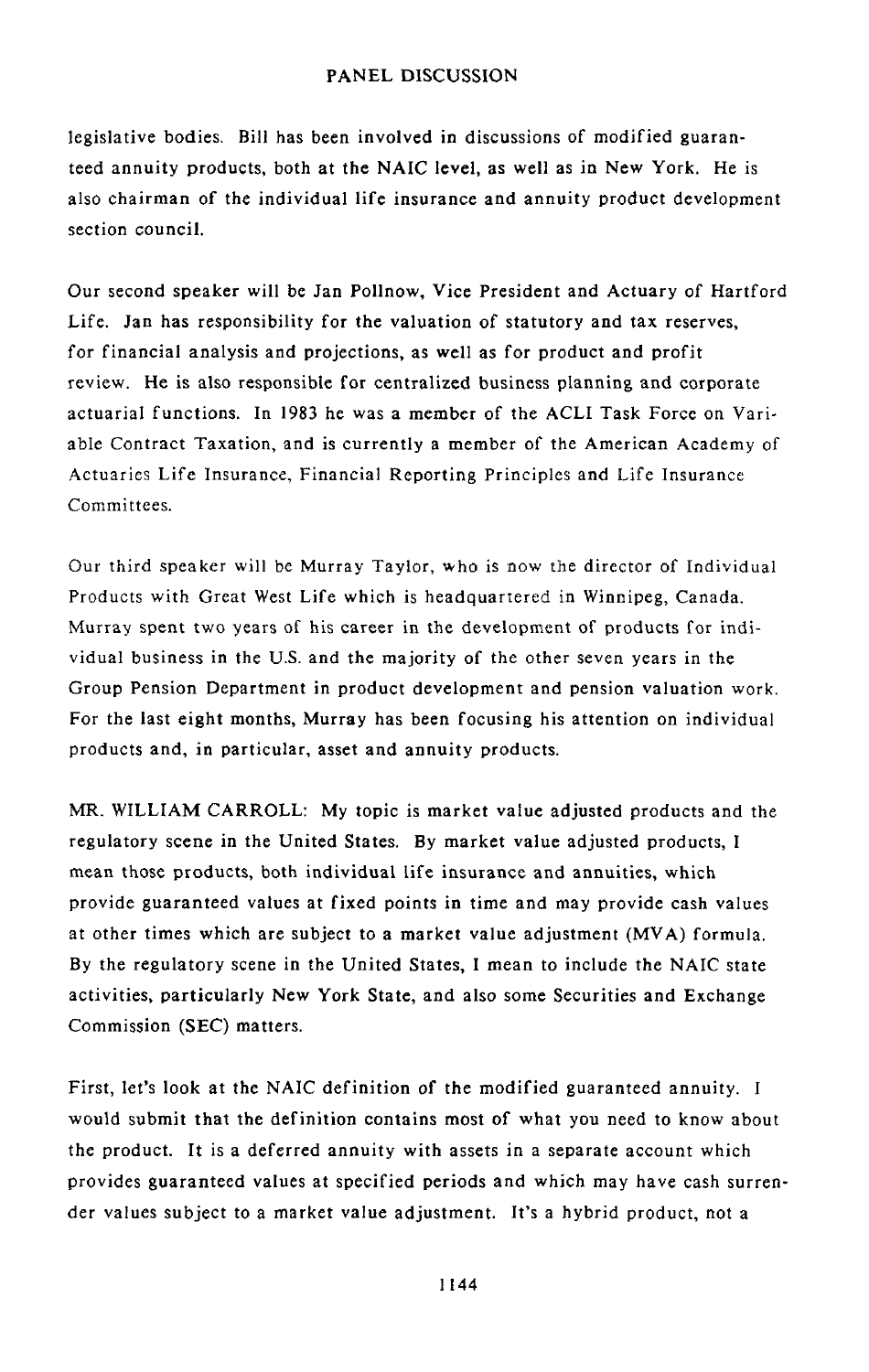variable annu**it**y, because **it ha**s f**i**xed am**o**un**t**s **a**vailable at cer**t**a**i**n ti**m**es and als**o** because the **M**VA f**o**rmula **n**eed n**o**t track the assets in the separate account. It's obviously not a traditional annuity because it may have a MVA formula. The NAIC model is quite general, any deferred annuity that would otherwise qualify as an annuity can become a modified guaranteed annuity by merely adding a M*V*A formula. Therefore, product design involves all of the questions associated with traditional deferred annuities plus the additional question of how to design the MVA formula. This formula is restricted in two ways. First, it must be reasonably fair. And second, it must work both upwards and downwards. The NAIC adopted the annuity model i**n** June of 1985 and most likely will adopt the modified life insurance regulation in June of 1986.

Let**'**s lo**o**k at the si**t**uati**o**n **i**n **t**he sta**t**es**.** Mr**.** Sondergeld men**t**ioned that his company, The Hartford, currently sells this product in all of the states but Arkansas, Massachusetts, *N*evada, *N*ew York, Oregon, Pennsylvania, South Carolina, Washington, and Wisconsin. In these states, The Hartford believes that the product cannot be sold as a group co**n**tract where the group is composed of customers of a broker. In New York, legislation was passed in 1985 permitting the individual annuity with cash values subject to a MVA formula. This year, a bill has been introduced which would permit a MVA formula for individual life insurance. It is supported by the Life Insurance Council of New York and is expected to be passed and signed into law this year. New York is currently working on regulations implementing the 1985 annuity bill. They should be published for hearing later this year. If everything goes as expected, work will begin next year on regulations implemen**t**ing the life bill.

In Califor**ni**a**,** C**o**nnect**i**c**ut** and Minnes**ot**a the**r**e have been attempts to adopt regulations based on the N*A*IC model; however, no state has yet adopted the model. There is an important reason for this that is evidenced by the fact that two of the panel members are from the same company, Hartford Life. That company led the effort to obtain A*C*LI support and *N*AIC approval for the model regulation. The ACLI supports the *p*roduct; that is, when asked, we will give support. We will not initiate ac**t**ivity in a state. In California, for example, when it was initiated by others, we were helpful in providing information about the model and arguments in support of it, but our current position is to provide merely that level of support. The reason for this is **t**hat the Hartford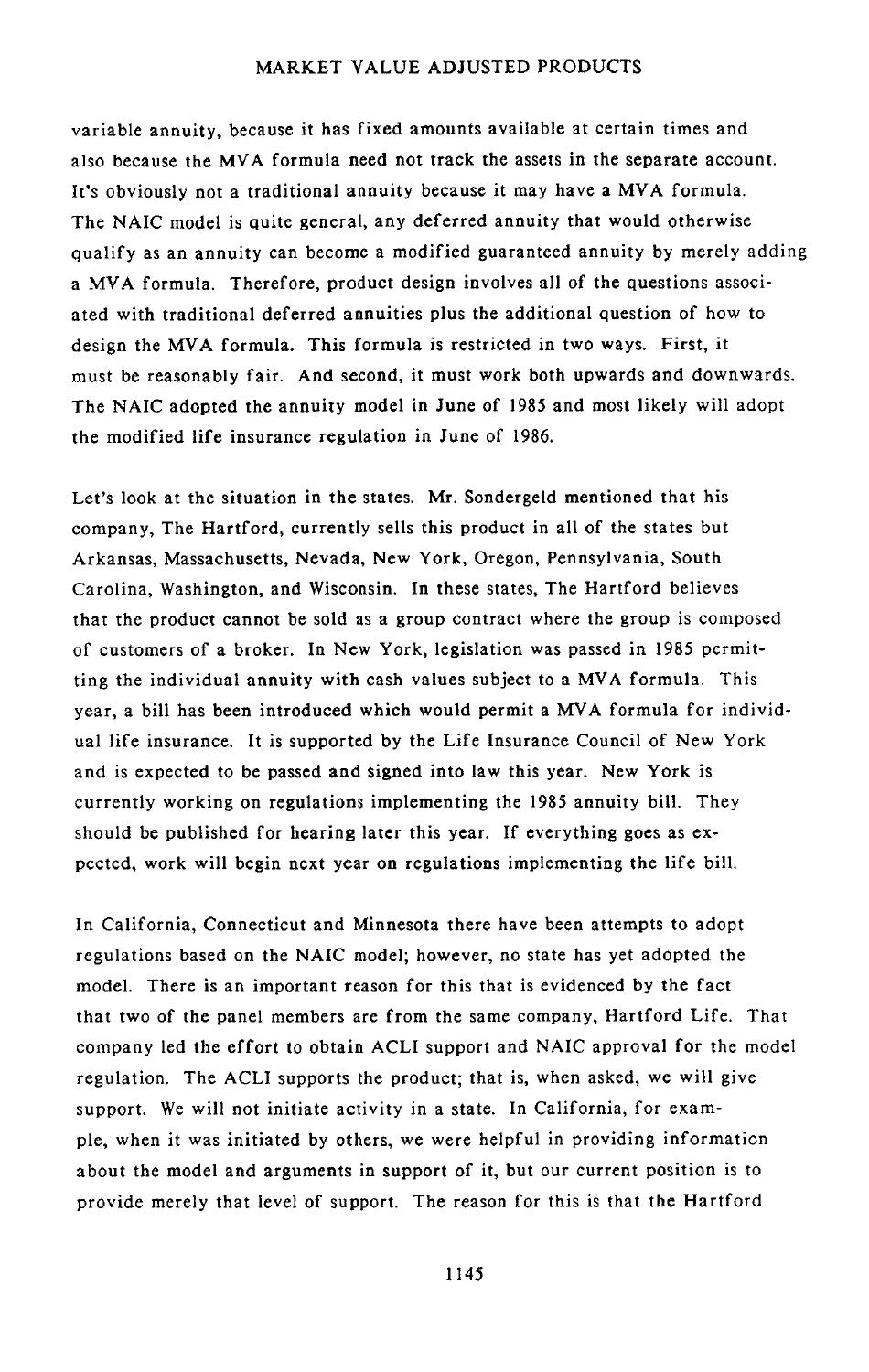Life is **t**he **o**n**l**y c**o**m**p**an**y t**hat w**e** a**r**e clea**rly** hea**r**ing f**ro**m. Ou**r** eff**ort**s in suppor**t** of **t**he ac**t**ivi**t**ies of an**y** one member compan**y** are nec**e**ssa**r**il**y** limi**t**ed**.** To ge**t t**he ACL**I** off **t**he dime, o**t**h**e**r companies mus**t** express **t**h**e**i**r** in**t**e**r**es**t t**o **t**he app**r**opria**t**e ACL**I** commi**tt**ees.

S**e**v**e**ral va**r**iations **e**xis**t** b**e**tw**ee**n **t**h**e** NA**I**C mod**el re**gulation and **t**h**e** N**e**w York Stat**e** law. First of all, th**e** form is diffe**re**nt. Th**e** NAIC adopt**e**d a mod**e**l r**e**gulation similar to th**e** variabl**e** lif**e** r**eg**ulatio**n** so that states could p**e**rmit th**e** sal**e** of this product b**y** r**e**gulations promulgat**e**d b**y** th**e** Insuranc**e** *C*ommissi**o**ne**r**. **In** New **Y**ork, **t**he **In**sura**n**ce Depa**rt**m**e**nt **t**ook the posi**t**ion tha**t t**he exis**t**ing individua**l** nonforfei**t**u**r**e law did no**t** permi**t** a ma**r**ke**t** value adjustment fo**r**mula on an individual annui**ty** if the **r**esu**lt**ing va**l**ue cou**l**d be **l**e**s**s **t**han **t**he law would o**t**he**r**wise require as a minimum**.** Therefor**e**, legislation wa**s** passed **t**o permi**t** the p**r**oduct. The legis**l**a**t**ion was genera**l** in natu**r**e requiring **r***e*gulations to fu**l**l**y** implem*e*n\_ i**t**. Secondl**y**, the **ty**pe of accoun**t** i**s** diffe**r**en**t**. The NA**I***C* model calls for a separate accoun**t**; New Yo**r**k law permi**t**s **t**he assets to be k*e*p**t** eithe**r** in a separa**t**e accoun**t** or in an insu**r**er general account. However, **t**he New **Y**o**r**k **r**egula**ti**ons now being dev**e**lop*e*d ma**y** res**tri**c**t t**he use of **t**he general accoun**t t**o cases where asse**t**s a**re** iden**t**ifiable, such as a segm*e*n**t**ed gene**r**al accoun**t**. **T**hi**r**dl**y**, **t**he New **Y**o**r**k minimum s**t**anda**r**ds fo**r t**he valu*e*s prio**r t**o applica**t**ion of **t**he mark*e***t** va**l**u**e** adju**st**men**t** a**r**e diff*e***r**en**t**. The New **Y**ork annui**ty** nonfo**r**f*e*itu**r***e* law diffe**r**s f**r**om **t**he NAIC mode**l**, and **t**h*e* New **Y**o**r**k **st**anda**r**ds fo**r** life insu**r**ance p**r**oduc**t**s which **cr**edi**t e**xces**s** in**t**e**r**es**t** diffe**r** from th*e* NAI*C* Univ*e*r**s**al Life mod*e*l**. F**inall**y**, N*e*w Yo**r**k provides much mo**r**e de**t**ail on **t**he fo**r**m of **t**h*e* ma**r**ke**t** value adjus**t**m**e**n**t** formula**.**

Two **ty**pes of formulas a**r**e acceptable. One **t**ype compares **t**he interest rate currently paid on new contracts with the interest rate *o*n the contract being surrendered. The other type is based on chan**g**es in indexes or interest rates on publicly traded assets that have *o*ccurred during the life of the contract being surrendered. The indexes or interest rates used should not reflect deterioration in the quality of the assets.

**I**n de**t**ermining if a marke**t** value adjusted p**r**oduc**t** should be **r**egis**t**ered with **t**he SEC as a se*c*u**r**i**ty**, a fac**t**s and *c*i**r**cu**m**s**t**ances **t**es**t** applies. This **t***e*s**t** cu**r**ren**t**l**y** consid*e***r**s **t**he ma**r**k*e***t**ing of **t**h*e* p**r**oduct, **t**h*e* deg**r**ee of inv*e*s**t**men**t r**isk bo**r***n*e b**y**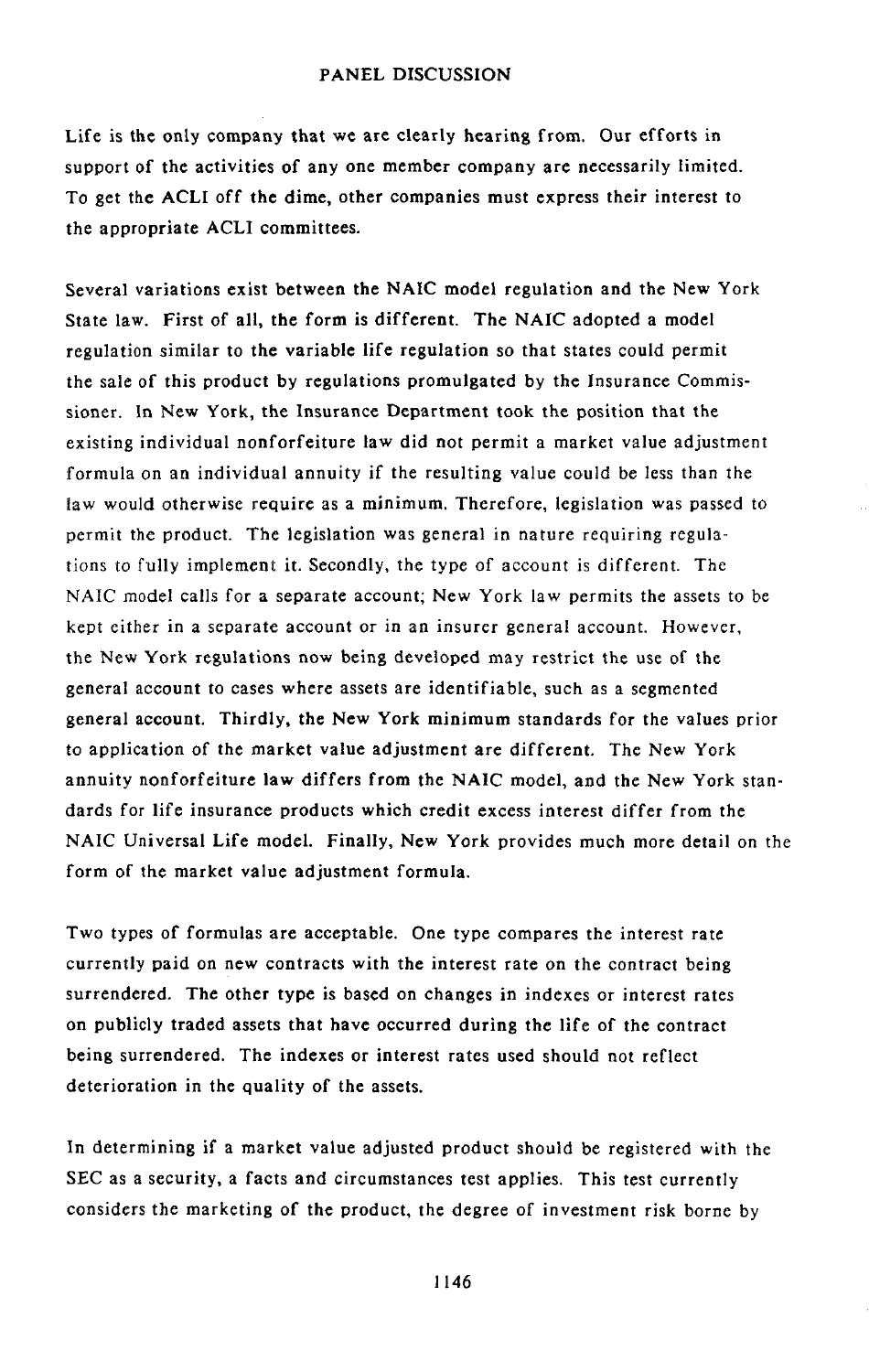the **c**ontrac**t**hol**d**er, a**n**d **t**he **d**egree of morta**l**i**ty r**isk. **B**ea**r i**n mind tha**t** i**t**'s a facts and circumstances test. Marketing **t**he product as a security, that is, stressing its investment valu**e**s, tends **t**o make it a security; passing some of the investment risk to the **p**olicyholders as an MVA product does, tends to make it a security; and not assuming a significant mortality risk tends to make it a security. This product is new. It's somewhere b**e**tween a variable annuity which is a security, and a traditional annuity which need not be a security, although it may be a security under this test. The product's design and how it is sold will dictate the final outcome. Also, note that proposed rule 151 essentially removes the mortality test and highlights the marketing test. So*,* if you're calling this product a security, and you have brokers out there selling it with big signs in the window on how high the interest rates are and what a great investment this is, then the SEC will probably consider it a security. In any event, obtain competent legal advice on this question.

I wan**t t**o men**t**ion a few miscellaneous poin**t**s **--** surrender charges, policy loans and free look periods -- which require product design decisions. Should the surrender charge be made before or after the market value adjustment? The regulations must be carefully read to determine which options are permitted.

T**h**ere is mo**r**e **than** on**e** wa**y t**o d**e**sign **t**he **p**olic**y** loan fea**t**ur**e. Y**ou can avoid it, if you wish, for annuiti**e**s, but not for life insurance. I'm not going to recite different designs. I merely want to touch on the point and em**p**hasize that you n**ee**d **t**o mak**e** some design decisions. One obvious way is **t**o treat a loan as though it wer**e** a partial surrend**e**r. A **p**ortion of the account value is market valu**e** adjusted and moved to **t**he **ge**neral ac**c**oun*t* **t**o suppor**t** a fixeddollar policy loan. Alternately, there are different kinds of oth**e**r schemes in which you could create the situation where the asset su**pp**orting the loan is subject to the changin**g** market. By making a fixed-dollar loan against a variabl**e** cas**h** value, the policyholder is essentially buying a share of a separate account on margin. One useful characteristic of th**e** life insurance *N*AIC mod**e**l in this regard is that it permits the maximum loan to be set at 75**%** of the account value. The **N**ew York legislation may have a similar **p**rovision, except **t**ha*t* the perce**n***t*age ma**y** be **8**0. There is ample opp*o*rt*u*nity f*o*r design.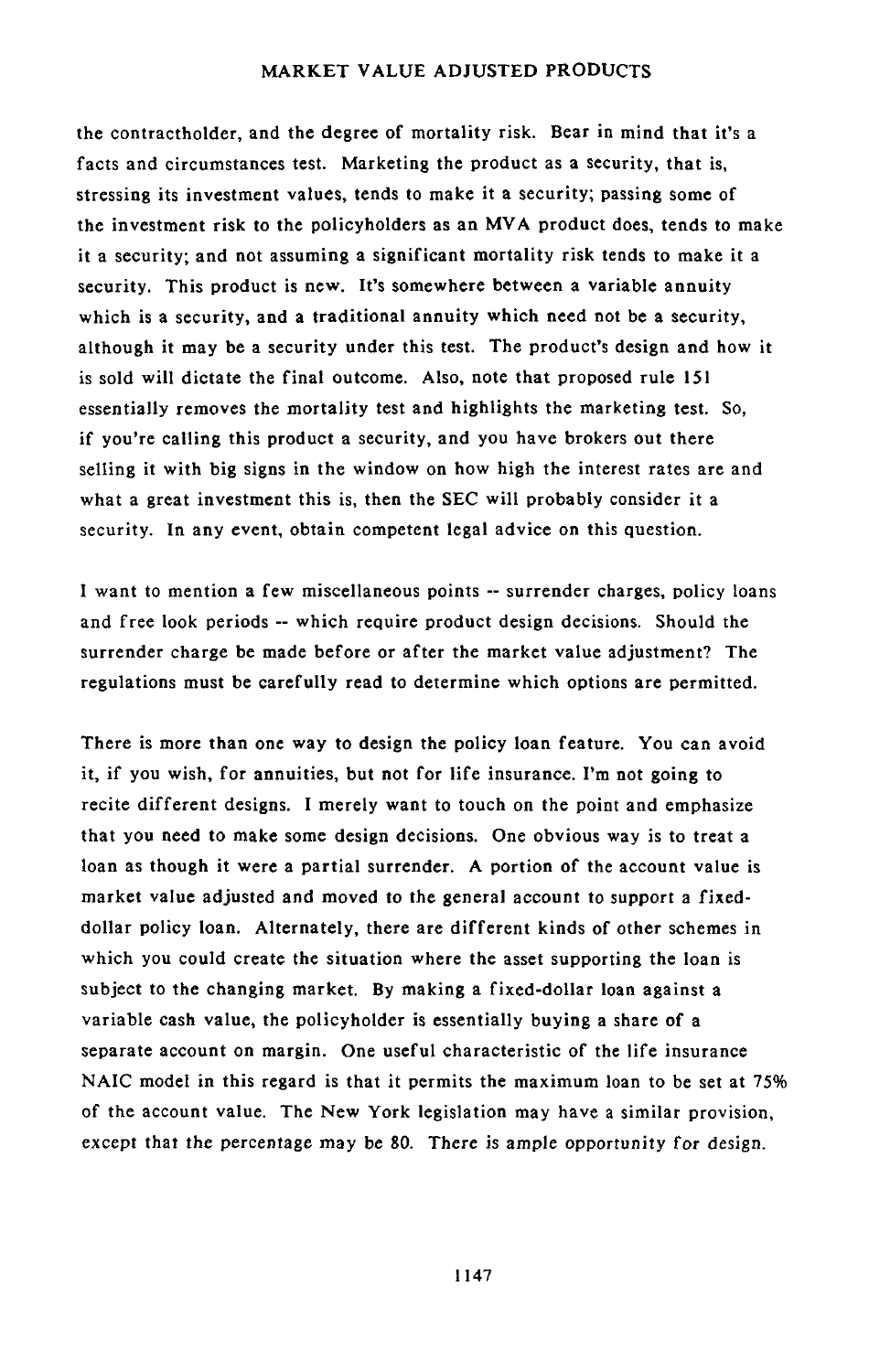The free-l**o**ok per**i**od **o**ffers t**h**e s**a**me kind **o**f a ques**t**i**o**n**.** Wh**a**t amoun**t** sh**o**uld be refunded? I'll let you think about that.

My l**a**st **p**oi**n**t is th**at** yo**u s**ho**u**l**d** re**ad** the **d**ocument**s**. Rea**d** them with an open mind. The designers have been careful to provide rules that permit as broad an application as was acceptable to regulators. This means the actuary must use his or her imagination in designing market value adjusted products.

M**R**. **JAN** L. PO**L**L**N**OW: **I'**m g**o**i**n**g **to** discuss **t**he financial re**p**or**t**ing f**o**r marke**t** adjusted products such as modified guaranteed annuities and modified guaranteed life insurance.

When I speak of financial reporting, the main thing I will talk about is reserving. I'm going to talk mainly about annuities, first, because that is the one product that we already have model regulations for  $-$  it has been approved in New York; second, it's the one I'm most familiar with; and third, because I think the life insurance product will be just a takeoff of the annuity. It will mainly be used as just another investment option in a variable life insurance contract. On the other hand, I see annuities being sold as just a single premium modified guaranteed annuity like we're selling today. By life insurance, I suppose the same thing could happen, but I'm not quite sure why we would want to do a lot of business in that area.

In the NAIC model that *B*ill mentioned the assets have to be put into a separate account, and they have to be valued at market. In *N*ew York you have an option. The assets can be held in the general account, at amortized cost, or they can be held in the separate account and valued at market. However, in both the regulation and the legislation, an actuarial opinion is required. This actuarial opinion must be submitted each year, and it must state that the assets are adequate to provide all future guaranteed benefits. If you can't state that the assets are adequate, you're going to have a qualified opinion or no opinion.

As Bill indicated, New York has four different task forces that are drawing up regulations that will help us understand the legislation that New York passed. Also, New York's legislation, and the regulations that are being written, apply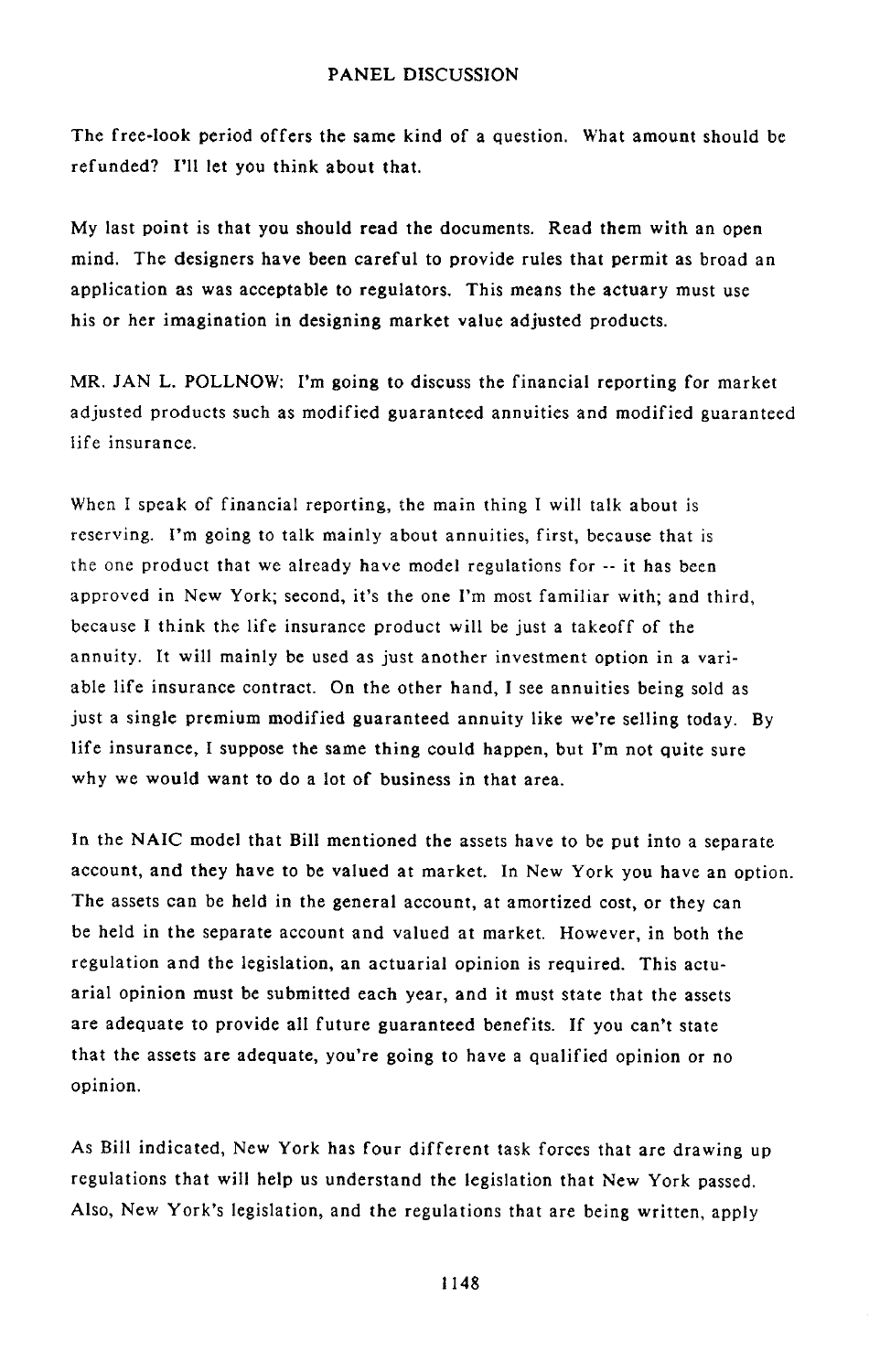to all annuities, not just modified guaranteed annuity products. In the rest **o**f **t**he sta**te**s i**t'**s **h**a**r**d t**o t**el**l to**da**y e**xac**tly w**ha**t wil**l **h**appen. If **th**e**y** ad**o**pt the model regulation, it will apply only to market adjusted products, not other annui**t**ies. **How**e**ver,** i**t** l**ook**s as **tho**u**g**h c**o**mpany**-w**ide **o**pin**io**ns w**i**l**l** p**ro**ba**b**l**y** b**e** requi**re**d in **t**he **f**u**t**u**r**e as part o**f th**e **v**al**u**ation act**u**a**ry** c**o**nc**e**p**t**.

One of the things you'll find when you start trying to formalize your actuarial opinion a**n**d m**e**mo**r**andum**,** as i**t'**s cal**l**ed in N**e**w **Y**o**r**k, i**s** tha**t** th**e** s**e**gm**e**n**t**a**t**ion o**f** ass**ets** can b**e** v**ery** b**e**n**e**ficial**. I**t**'**s v**e**r**y** simple i**f y**ou pu**t t**he ass**et**s in**t**o a separa**t**e accoun**t**, sinc**e t**he asse**t**s suppor**t**ing **t**h**e** annui**ty st**and by **t**h**e**ms**e**lv**e**s**.** Also, in **t**he g**e**n**er**a**l** accoun**t** i**t** isn'**t** v**ery** di**ff**ic**u**l**t t**o **s**e**t** up a sepa**r**a**t**e s**e**gm**e**n**t** for **t**he ass**ets t**hat support **y**ou**r** modi**f**ied guaran**te**e**d** annui**ty** o**r** lif**e** insuranc**e** p**r**oduc**t. S**om**e** of **t**he advan**t**ag**es** a**r**e **t**ha**t** in New **Y**o**r**k, a high**er** valua**t**ion int**e**r**e**s**t** ra**t**e can b**e** us**e**d i**f** an ac**t**ua**r**ial opinion i**s** submi**tte**d; r**e**su**l**ting in a **l**ow**er** su**r**p**l**us d**r**ain. I**f** no opinion is submi**tte**d, **t**h**e** valuation in**te**re**st r**a**te**s **t**ha**t** appl**y t**o lif**e** insuranc**e** mus**t** be us**e**d and **t**h**e**s**e** a**re** g**e**n**e**ra**l**l**y** much low**e**r **t**han **t**he **a**nnui**ty** va**l**uation ra**te**s**.** The **s**ame t**y**p**e** of thing can happ**e**n in a s**e**pa**r**a**t**e accoun**t.** Wi**t**h bo**t**h asse**t**s and liabili**t**i**e**s at ma**r**ke**t**, **y**ou should be abl**e t**o d**e**velop p**r**oducts **t**ha**t** hav**e** a low**er** su**r**plus drain.

Ano**t**he**r** advantage of **s**egmen**t**a**t**ion **w**ould **b**e **t**hat i**t h**elps in moni**t**o**r**ing inves**t**ment policy. It makes it easier for the i**n**vestment depa**r**tmen**t** to **re**view the matching of the assets and lia*b*ilities.

I'd like **t**o go on to s**t**atu**t**ory reserving. **I**'ll start wi**t**h **t**he general account, where we talked about valuing assets at amortized cost. This is pretty straightforward because I believe all you need to do is apply the normal Commissioners Annuity Reserve Valuation Method (*C*ARVM) under the dynamic valuation law of the 1980 amendments. This means that all of the guaranteed benefits are projected forward to the various durations, and then discounted back at the valuation interest rate. Whichever one of those values comes out the highest, that's the reserve that you should set up on a statutory basis.

However, the reserve established must at least equal the net cash surrender value. Since asse**t**s are at amortized cost, the liability should be on a consistent basis, and in order to do that I believe you have to disregard the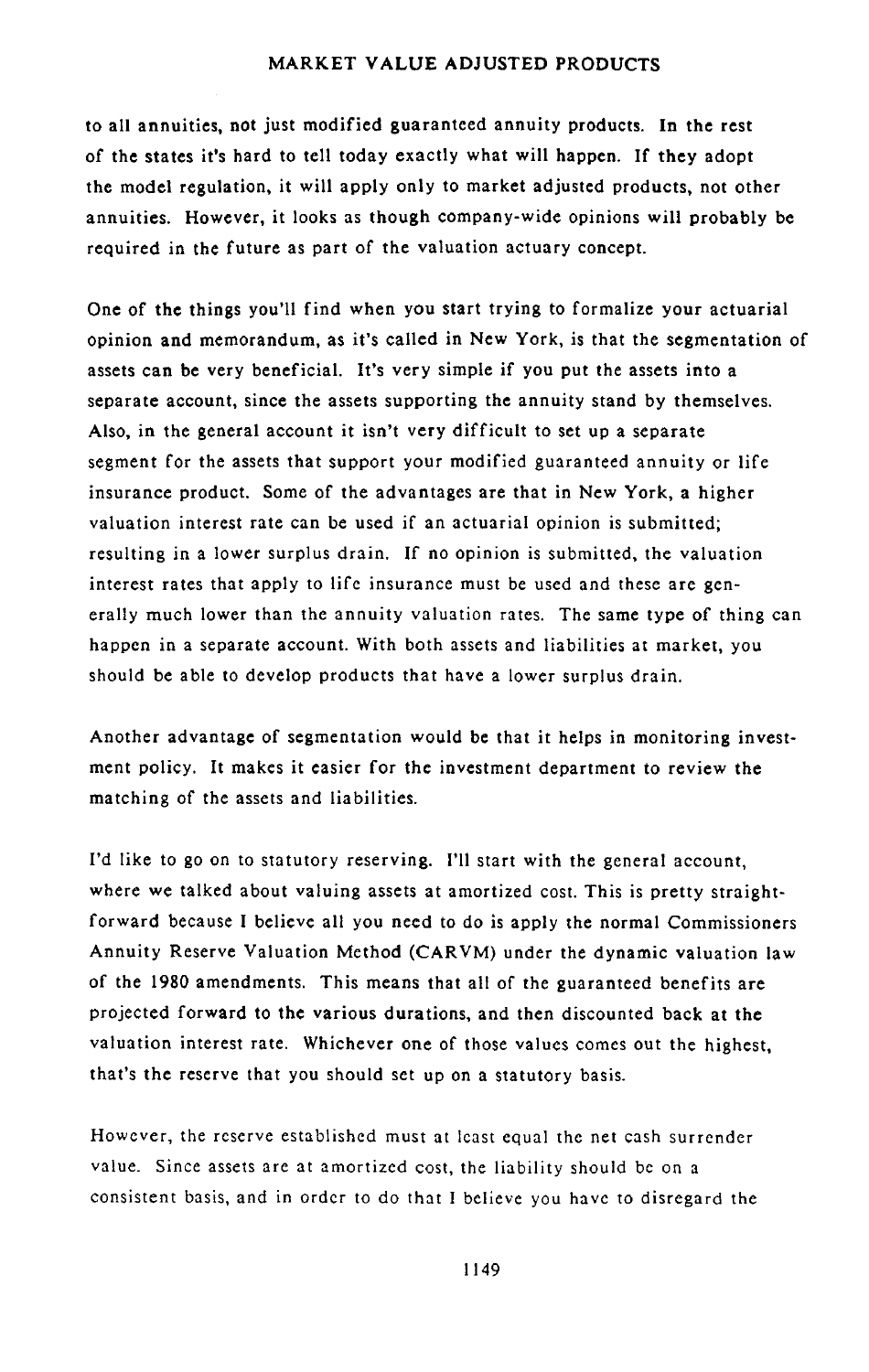marke**t** value adju**st**ment tha**t's** b**ui**l**t in**t**o** t**h**e **p**rod**u**c**t. I**n **ot**her words, when you calculat**e** the net cash surrender value, you should calculate it without taking into considerati*o*n the market value adjustment. In the *N*ew York regulation**s**, that are being drawn u**p**, it i**s** s**p**ecified that the calculation of the net cash surrender value should be done without the market adjustment formula bei**n**g taken into account.

In the **p**a**st**, a**s**sets have of**t**en been val**u**ed at market in a se**p**arate account, but this was for unitized **s**e**p**arate accounts. In other word**s**, the benefits are tied directly to the assets -- the net asset values determine the benefits which then determine the reserves. However, the modified guaranteed annuity is not a unitized **p**roduct. Therefore, in order to have reserves on a co**n**sistent basis with the assets, liabilities must be valued at marke**t** and again, **t**he regulations specify that you have to hold at least the market adjusted cash surrender value. Since this is different than for the general accou**n**t, we now need to take into consideration **t**he market adjustmen**t** form**u**la. Basically the calculation is simi**l**ar to the CARVM calculation, exce**p**t that i**n** this case rather than using the valuation interest rate **sp**ecified in the law, we will be using a valuation interest rate that is based on market yield at the time of valuation.

I'd **l**ike **to** men**t**i**o**n three different reserve methods, which I believe are going to at least be outlined in the New York Law, and what type of market rate you can use to do your discounting. First of all, you can look at the various maturities in your asset *p*ortfolio and determine the market yields o**n** those assets at the time you want to do your valuation, and then use those market yields to discount your guaranteed benefits.

A second option **w**ou**l**d be to use some type of index. People always talk about a Moody's Index of some sort or other. I think the key here is to look for an index that will give a result that is similar to the results you are going to get in valuing your assets. There should be a consistency between the index and the kind of assets you are investing in.

A third me**th**od would be some**t**hing that we call a h**y**po**t**he**t**ica**l** portfolio of Treasury Bonds. In the United Kingdom they use this type of concept. It is my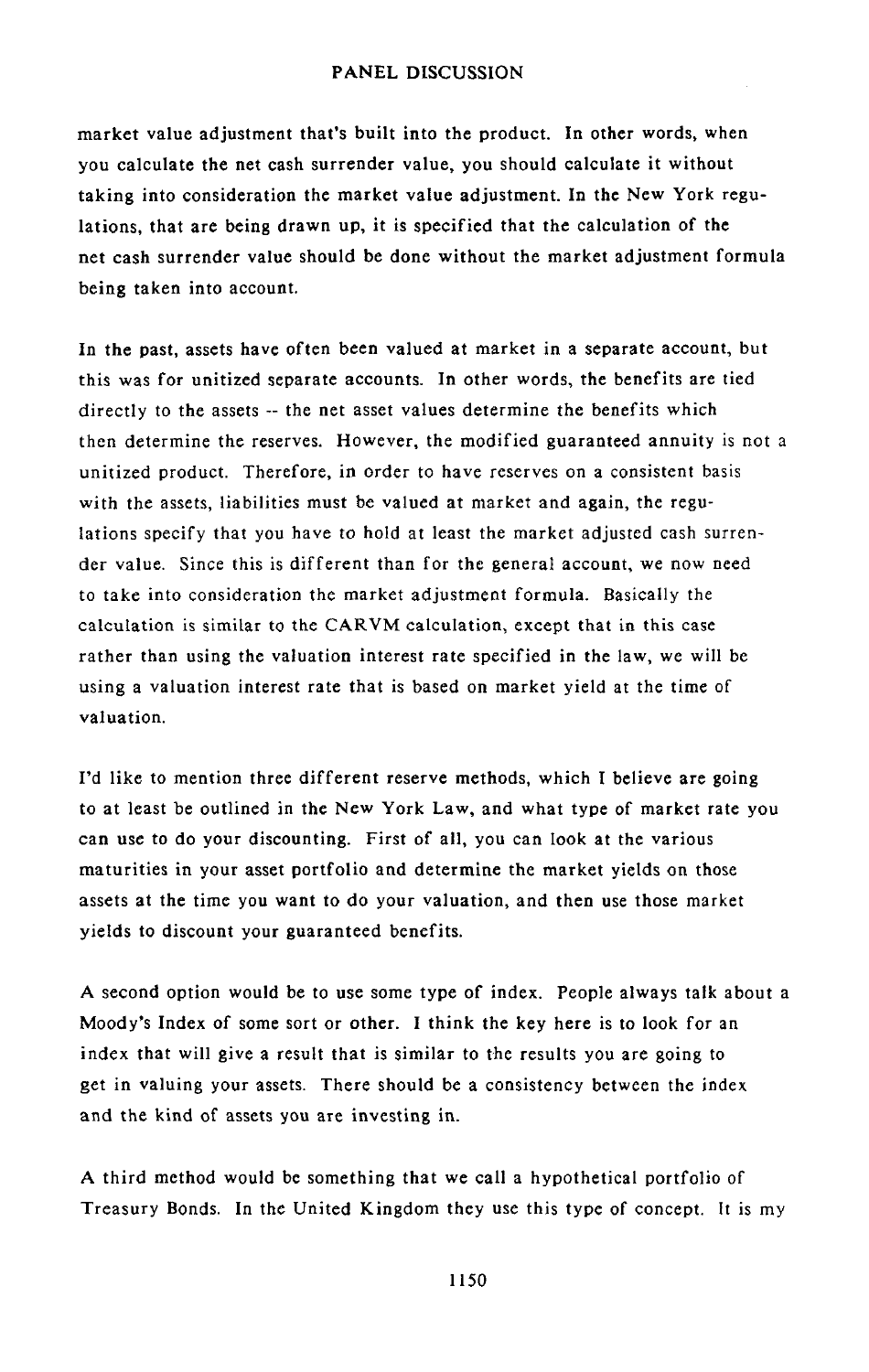understanding **t**ha**t** over **t**here **t**he onl**y t**ype of bonds they really can invest in are something called GILTS, which are really government bonds. Since that's what t**h**eir assets have to be invested in, they can then use a hypothetical **p**ortfolio of bonds to value the liabilities. The way this is done is to look at your cash outflows on the liability side and then take a series of bonds and try to match up the cash flow from those bonds with your cash outflows, For instance, if you had zero coupon bonds, you'd sim**p**ly look at how much you are going to collect at maturity and match that up with your cash outflows. On the other hand, you might use coupon bo**n**ds. Simply, take the **p**rincipal repayment and match that up against **s**ome of your cas**h** outflow, which would probably be the maturity value of this contract. If, in the meantime, you're **p**aying simple interest as Don indicated, you could use the cou**p**ons from the Treasury Bonds to cover the cash outflows betwee**n** the issue date and the maturity date.

Once the market yield has been determined, a margin should be built in to determine the discount rate. This margin could be for future maintenance expense. It could also be for adverse deviation, such as if the bonds are callable, or to cover the default risk. Third, you might want to build in a margin for profit. This can be done by deducting a certain number of basis points from the market yield rate before it is used in discounting. Another way that you could build in margins is to simply add a margin to your cash outflows. You may just want to take your benefit or projected *c*ash outflows and add in a profit margin to them before you do your discounting.

One of the things that happens when we do this type of reserving, and this is something we don't see in our normal separate accounts, is that if you do have a mismatch between your assets and your liabilities, or your asset cash flows and your liability cash flows, this mismatch is going to show up whenever interest rates change. There is either going to be a gain or loss in this portfolio between your asse*t*s and your liabilities, and this is something that is going to help keep your Investment Departments on their toes. Don mentioned using assets at market as a discipline. I think that's a very good discipline, and it is something that we probably all are not paying enough attention to. On this product, if you don't match fairly closely, you are going to get some wide swings in your income and also in your surplus whenever you have wide variations in interest rates.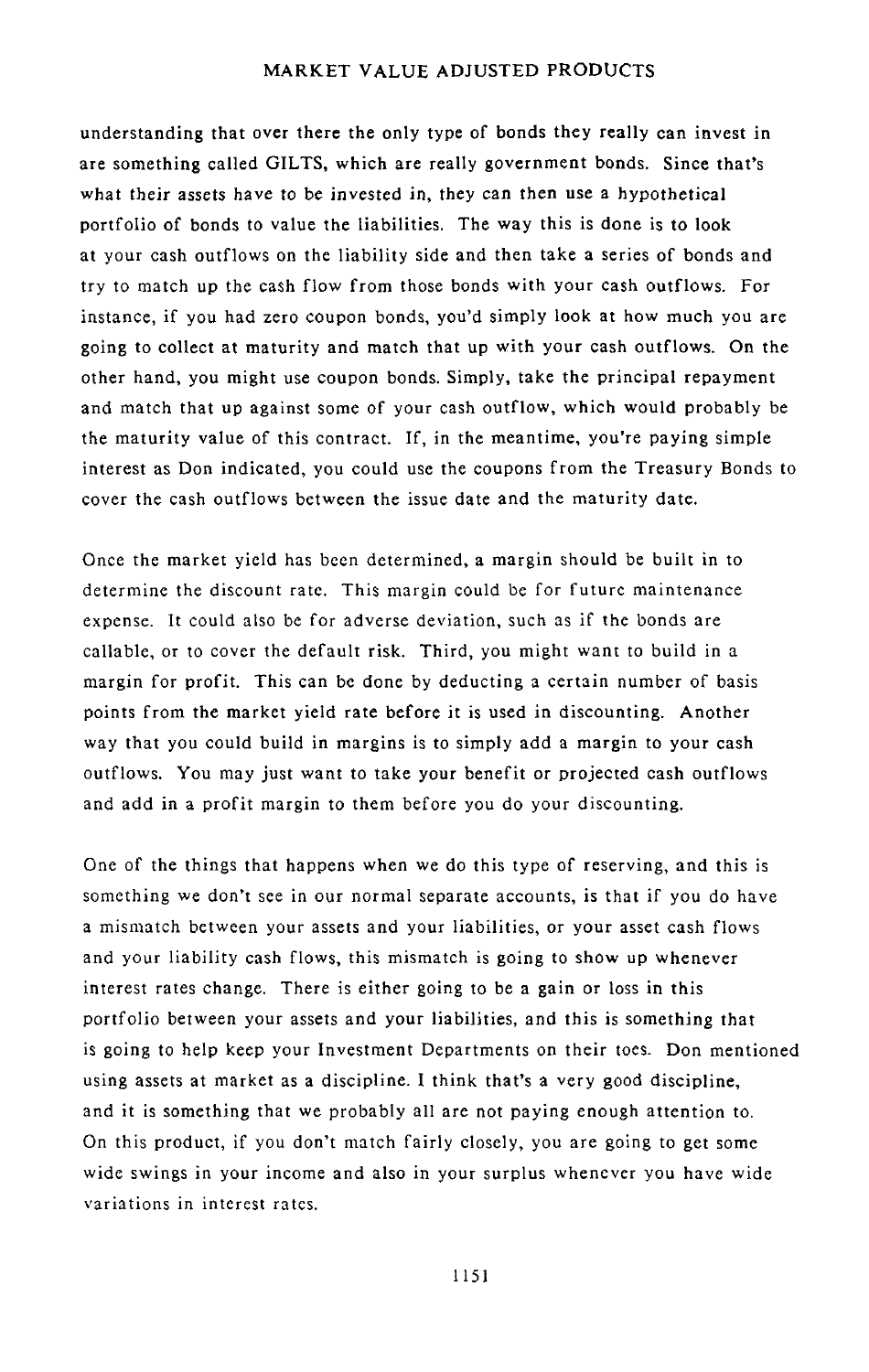For example, let's say that your assets are shorter than your liabilities. If you have a positive yield curve, and if that yield curve rises when your assets are shorter than your liabilities, you come *o*ut a winner, because what you've done is guessed that interest rates were going to rise. So, as the assets mature, interest rates have risen, and you can now invest at a higher rate to cover the lower guaranteed obligation to your policyholder. Of course, the opposite happens if interest rates fall. In that case you are a loser, because now you have to invest at lower rates. The effect is that when you discount, if rates have decreased, the value of the assets will increase by less than your liabilities and a loss will result.

I'm going to talk just briefly about GAAP reporting. First of all I think that we may have a possible problem in this area*. C*oming from The Hartford's p*o*int of view, we'd like to see these mismatch gains and losses go through income on a GAAP basis as they do on a statutory basis. We have a company in the United Kingdom right now called Abbey Life, and it sells this type of a product. If it has mismatch gains or losses*,* they show up in the GAAP income statement. The audit guide doesn't address this type of product specifically, although it does talk ab*o*ut guaranteed interest contracts. In Financial Accounting Standards No. 60, it is indicated that guaranteed interest contracts should have assets valued at amortized cost. That's inconsistent with what we are doing on a statutory basis*,* but there may be a change in the future.

We do know that the Financial Accounting Standards Board is looking at other types of problems with other new contracts that are coming out. They*'*ve also addressed or are addressing single premium annuities, which is basically what we are talking about here. It looks like they will specify that profits for single premium annuities should not be taken up-front in proportion t*o* premium. Instead, they sh*o*uld be spread over the life of the contract and should emerge in proportion to the assets or the reserves.

Of course, in using GAAP, you will defer your acquisition costs. You pay out some commissions, you have some other up-front sales costs, and you will want to defer these c*o*sts. On the benefit side, I think you can use the same type of techniques that I have just discussed for statutory accounting; project your benefits and discount. In this case, you may want to use different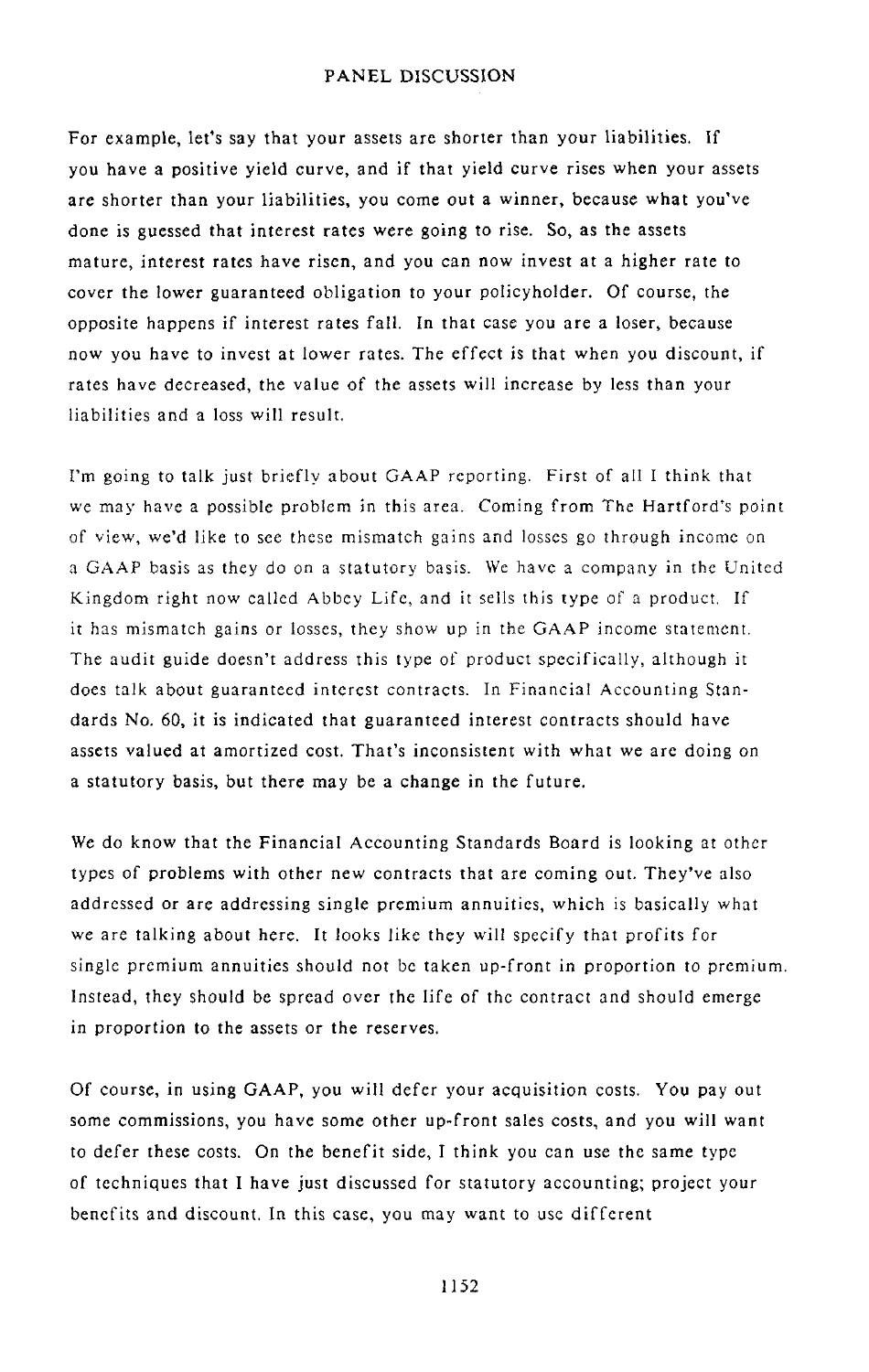discoun**t** ra**t**e**s**, because **t**he margin**s t**ha**t y**ou build in**t**o **t**hese discoun**t r**a**t**es will determine the income pattern that will emerge **f**or your GAAP accounting.

I'd lik*e* **t***o* ju**st b**riefly **t**ouch *o*n **a** *c*ou**p**le *o*f pr*o*blems **t**hat we've disc*o*vered in the Federal Income Tax Code. First of all, as Bill mentioned, the benefits on this particular type of contract, a modified guaranteed annuity, or life insurance, are not tied directly to the assets in the separate account. As a result, it's my opinion, as well as that of a number of others in the industry, that this type of contract is not a variable annuity or segmented account contract for Federal Income Tax purposes. The specific words in Section 817 of the Code are that annuity benefits must reflect the investment return and the market value of the segregated assets, and we definitely know that this is not the case here. The benefits are guaranteed and even early withdrawals have a guaran**t**eed formula rather than any type of a tie-in to the actual assets. So it appears this contract must be taxed as a general account product under what is called Section 807, which is the reserving section of **t**he Internal Revenue Code.

This means that we will value these contracts on a book basis or CARVM basis. However, annual sta**t**ement reserves are on a market basis, and some of you are probably familiar with the fact that there is a cap on the reserves that you can use in the tax return. This simply is that you can't use tax reserves that are higher than your annual statement reserves. If there is a big drop in market values, the reserves in the annual statement are going to go down. But if, on the other hand, the tax reserves are valued on a book basis, which would probably be close to your account value, this means that whenever your assets drop in your annual statement, you are not going to be able to hold a reserve higher than the annual statement reserve, and that's going to create a large increase in taxable income. The fluctuations that could occur because of this market value adjustment, or this valuing assets and liabilities at market will generally tend to change the incidence of your taxes so that they come in up-front. This will be difficult to predict, and the result is that you can't properly price for it. So I think we need to have the tax code clarified for this kind of product.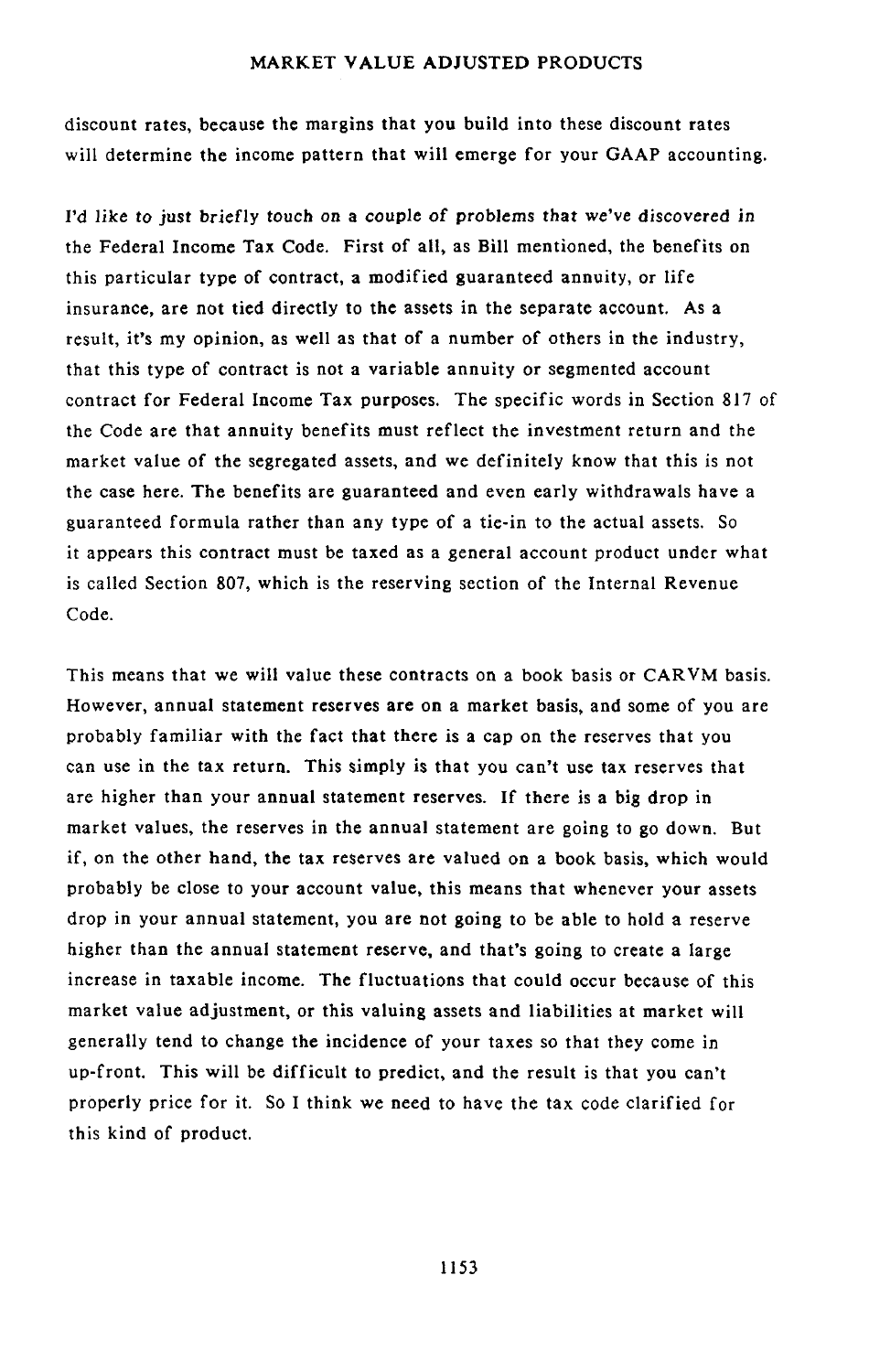A second problem h**a**s **to** d**o** w**it**h **t**he mutual company **e**qu**it**y tax, or **t**he differential earnings tax. An equity bas**e** must be calculated by a mutual company and, it also must be calc**u**lated by stock companies ev**e**n though the**y** don't r**e**ally use i**t**. **T**he tax code ind**i**c**a**tes that **t**he **e**x**c**ess of st**at**utory reserves over tax reserves should be used to incr**e**as**e** the equity base, so that it in **e**ffect reflects th**e** low**e**r tax reserves. In any case, it again caus**e**s **a**n inconsist**e**n*c*y because assets ar**e** at market in the annual statement.

The solution to both these problems appears to be legislative, and there is an ad hoc group in New York working on a number of problems associated with contracts that have assets valued at market and have some minimum guarantees. This will be one of the contracts that falls into that spectrum of products, and hopefully, there will be some legislative clarification in the near future; although the near future might be two or three years away.

Finally, I would like to summarize the points that I have discussed. We've talked about a new type of product that is a non-unitized annuity or life product but which has assets and liabilities valued at market. We calculate reserves by discounting future benefits, not at the valuation rate, but at a market yield. Because of this technique of reserving, any mismatches in asset and liability cash flows will affect earnings and surplus whenever interest rates change. And finally*,* the product appears to have some adverse tax consequences that must continue to be addressed.

MR. MURRAY J. TAYLOR: In some ways the problems expressed at this meeting are almost non-issues in Canada. However, there are some market forces and technical details that I would like to touch on.

#### R**egulatory Envir**o**nm**e**nt**

First of all, let me review the Canadian regulatory environment with you. Various regulations exist federally and provincially which describe what an insurance company may or may not sell. Most of these rules relate to general parameters and features such as the importance of an insurance element in our products or the necessity of offering products in a way that does not conflict with human rights type issues. There is a general absence in these regulations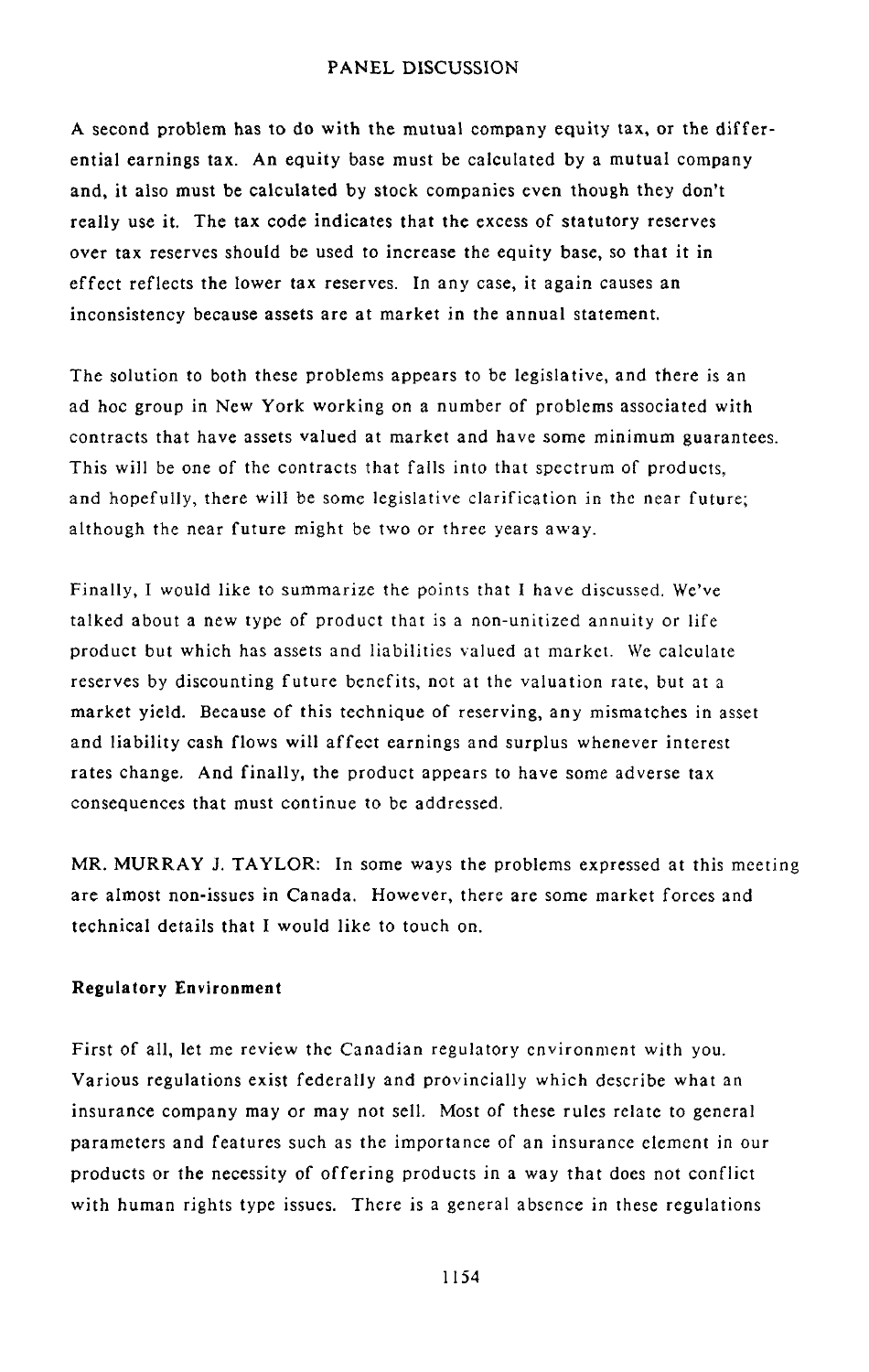of any calculation oriented rules, such as maximum or minimum interest rates used for various calculations. *N*one of these legislative rules insist on pre-authorization of contracts or materials except for mutual funds which can only be **s**old by subsidiaries of insurance companies anyway.

Generally speaking, our regulatory bodies tend not to interfere with our creativity to nearly the same degree as their counterparts in this country.

The financial services sector in Canada tends to be dominated by a **s**mall number of major companies which have been driven by consumer demand**s** to develop and maintain products which deliver fair value. Thus, our regulators have not seen fit to significantly interfere over the years.

In this context it is not surprising to find that there is no legal restriction on the use of market value cashout features for any guaranteed products, either on a group or individual basis in Canada.

If variable annuity contracts with segregated funds are utilized for individuals, there must be a guaranteed minimum of 75% of the principal payable on death or at maturity. Most products offered by insurance companies provide book value at death in any event, and the maturity date is generally at least 15 years or more after the inception of the plan. Thus, this one particular restriction imposed by government on possible market value calculations would n*o*t t*o* be *on*erous.

# **Product** E**nvironment**

In Canada, the banks, trust companies, insurance companies and other financial institutions are all fighting for a key share of an exploding market for guaranteed interest term deposits. As limits keep rising on our Registered *R*etirement Savings Plan (RRSP), which is our very popular tax deferred vehicle, it *t*ends t*o* dominate the term deposit market. Most *o*f the comments *I w*ill make assume that the majority of vehicles exposed to market value cashouts are in fact of a RRSP nature. The definition of product for this market simply carries over into any non-registered environment or even into universal life programs.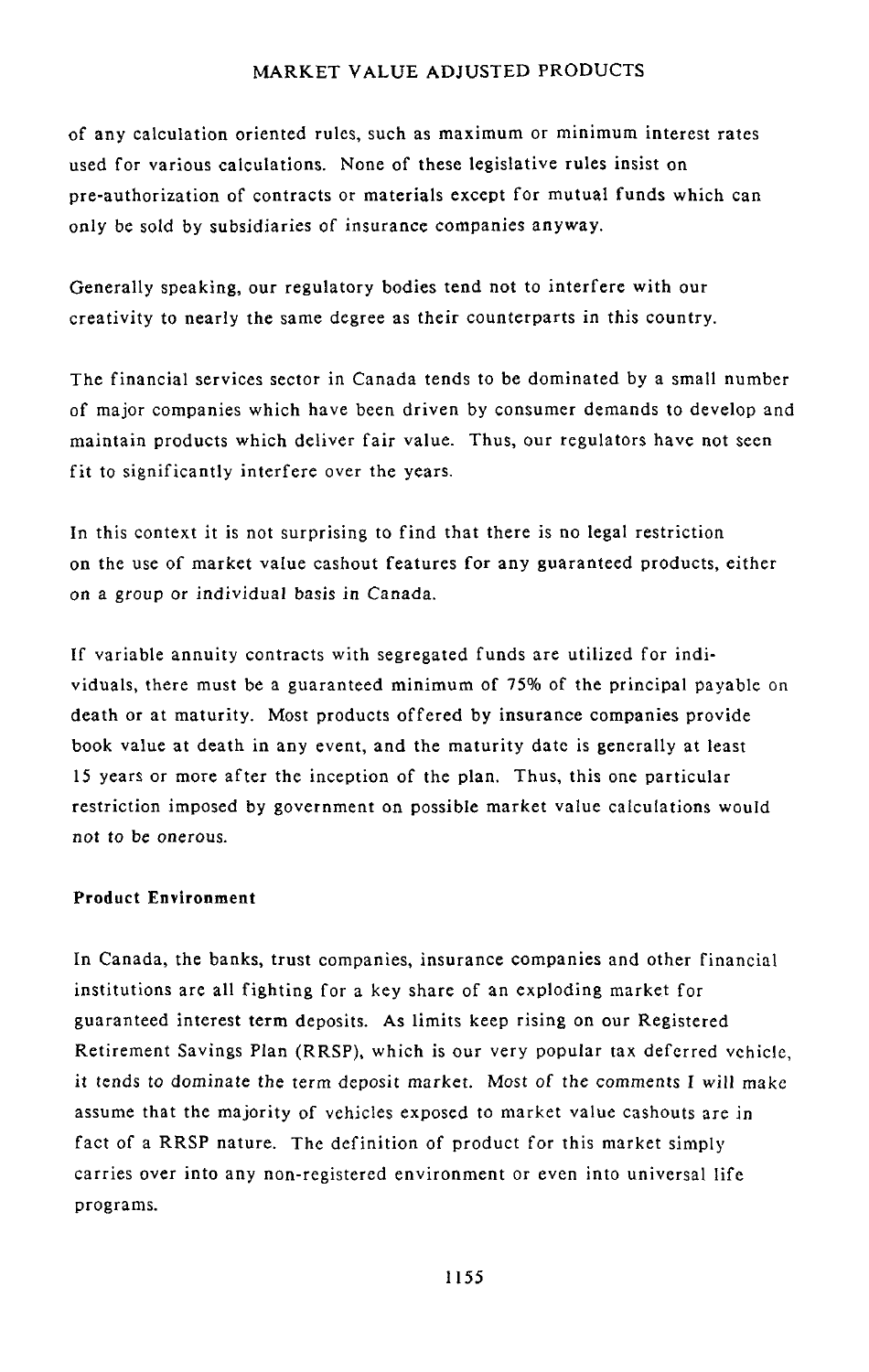This RRSP vehicle is similar in concep**t t**o **t**he **I**RA in **t**he U.S, bu**t** has taken on a much larger role in Canada due to two key features.

- o First, personal inc*o*me tax rates in Canada are 2, 3, or 4 times what you would pay in the U.S. for the same level of employment income. Hence, everyone from lower middle class to the upper end is lo*o*king for every opportunity to avoid or defer **t**axes.
- o Second, the limits and features of the RRSP are much m*o*re advantageous than the IR*A*. Limits for many years have been \$3500 a year. This was raised **t**o \$7500 for 1986 **t***o* be subsequently increased based on pr*o*posed le**g**islation to \$15,500 by 1990. In addition to these dollar limits, there is a percentage of income cap.

Based *o*n this advantageous tax-deferred vehicle, a large por**t**i*o*n of the average *C*anadian's savings is bound up in their RRSP program.

### A**nnuity Products**

In this marketplace the trust companies, which tend to be leading the market, do not permit any withdrawal (i.e. 100**%** back-end load) except on the dea**t**h of the owner where they pay book value.

The banks typically sell the same products as trust companies, but they also have a cashable term deposit, where *t*he value is *o*ften book value excluding any interest accrual in the first 6 months to a year, or interest calculated at a very low rate like 3% or 5**%**. Although this approach is understandable to the consumer*,* it does not effectively deal with the market value risk. The larg**e**st **p**enalty **o**ccurs just moments prior to the expiry date when the risk is the smallest. *A*lternatively, the least penalty appears at the outset of the term when the market value risk is the greatest.

Most life insurance companies in Canada use market value adjustments on Non-Par interest sensitive new money products for any voluntary withdrawal. The most typical example of this would be our GIC or term deposit products. These features are present in *U*niversal Life and deferred annuity programs, where the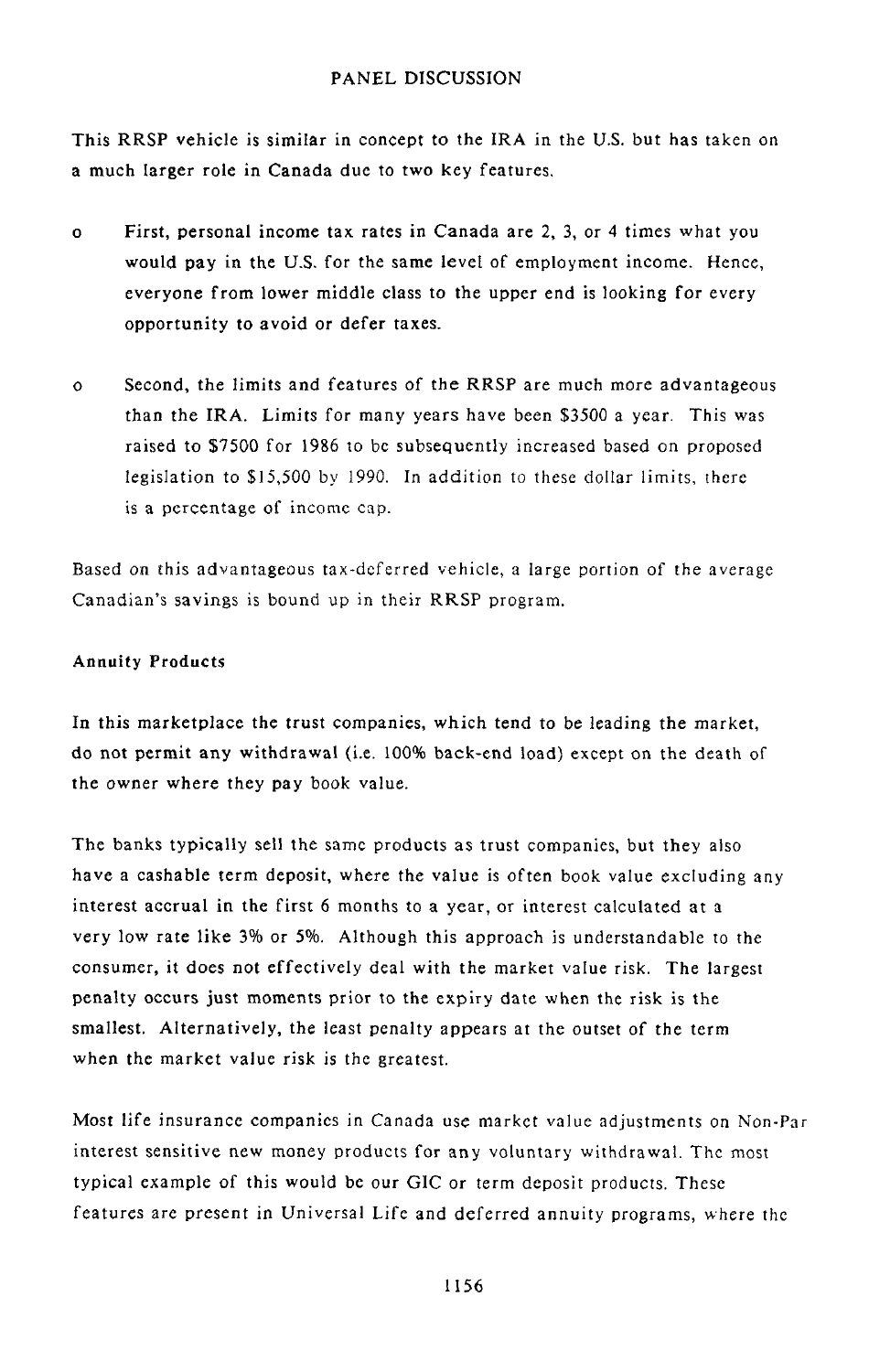**c**l**i**ent **ch**ooses and ma**n**a**g**es h**i**s*/*he**r i**nvestmen**t** prog**ra**m by el**ect**in**g t**o leave mon**ey** in a dail**y** a**c**count or move **i**t i**n**to a variet**y** of t**e**rm deposit vehicl**e**s from t**i**me to time.

Insurance companies typic**a**lly provide bo**o**k value cash **o**ut for inv**o**lunta**r**y actions such as death or termination of employment in group programs. For any other withdrawal, the proceeds equal the lesser of book value or market value, each of which is often adjusted slightly for administration expenses to process the withdrawal and*/*or some recovery of acquisition expe*n*se.

Although we actuaries might argue that true market value would be technically correct instead of the lesser of book and market, the conservatism in us comes out and suggests that we not give away appreciation. There is no competitive need to provide the excess of market value over book when rates are low, and there appears to be very little consumer understanding or demand for this feature.

## **Valuati**o**n & Ta**x **Issues**

**I**f we were to use **a** easho**u**t fea**t**u**r**e which c**o**uld pay an amount higher than the book value (i.e. market value), then a special appropriation of surplus by the life insurance company is required, based on the sum total of all excess amounts, viewing each policy separately. A use of surplus in this manner greatly disturbs senior management or shareholders, so there is a big disincentive to moving in this direction.

Such an appr**o**priati**o**n of surplus leads to some additional tax cost for all Cana**d**ian multi-nati**o**nal ins**u**rance c**o**mpanies due t**o i**ts impact **o**n the Cana**d**ian In**v**estment Fun**d** calcu**l**ati**o**ns.

Our interest sensitive prod**u**cts in *C*anada tend to be very determinate in nature. We do not have vehicles which pay the better of a short-and long-term rate. Instead our products tend to leave key decisions in the hands of the client and then force him*/*her to live with the results of his*/*her decision. This feature of our product and the tax-deferred nature of the vehicle, leads to less frequent withdrawals than you would probably see in U.S. products.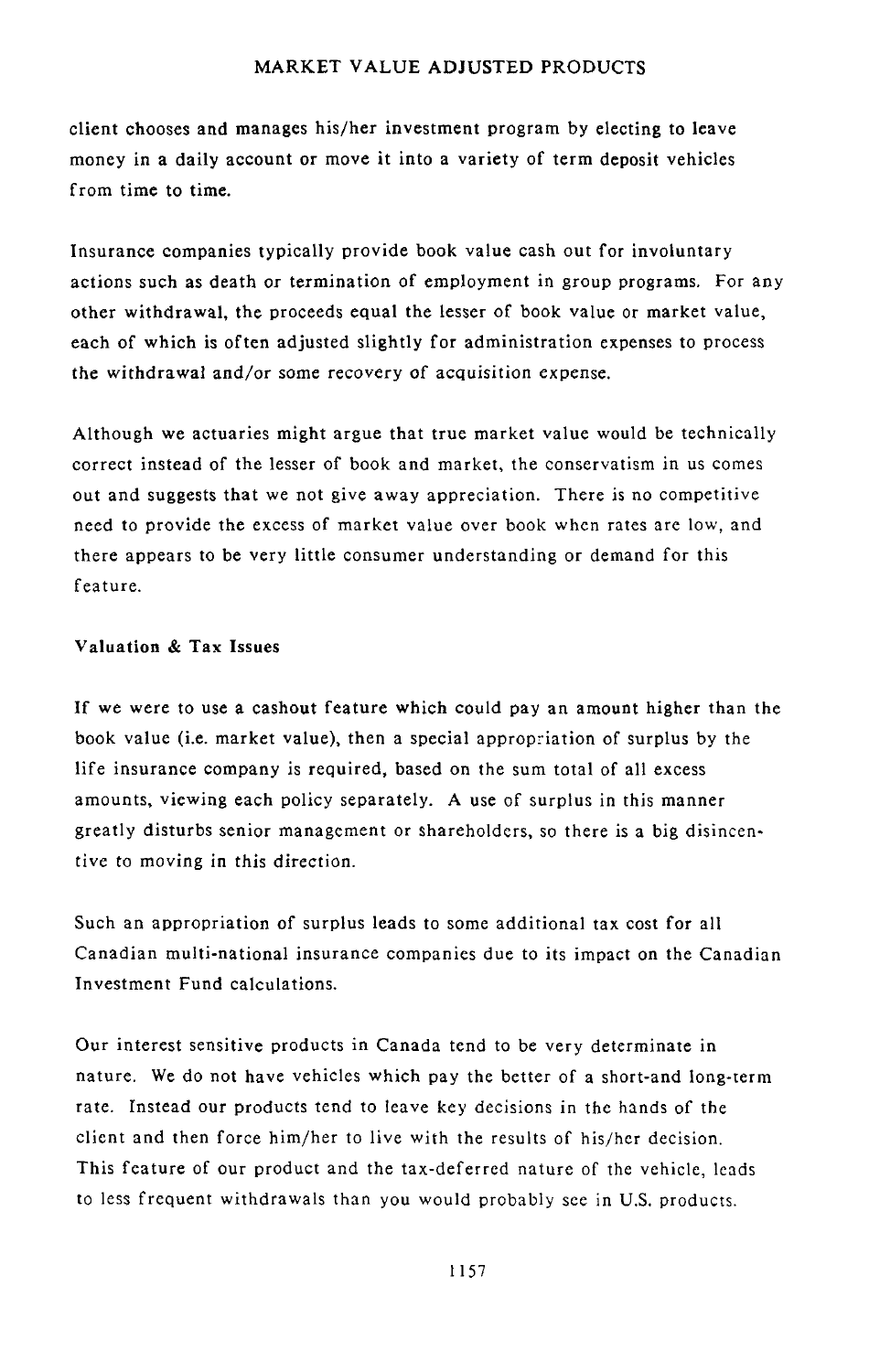Very few of our clients would take money out of their RRSP to spend on tangible goods. The primary reason for cashing out is to move their funds to another financial institution for an improved yield. If your penalty is appropriate on a market value basis, then that incentive has been taken away, and they are very likely to remain with us. Thus, the market value adjustment leads to a significant reduction in risk for the insurance company. It also deters surrender which helps to minimize our overall costs and deliver better value to the consumer.

# **Insurance Products**

Let us talk about insurance products briefly. In *C*anad**a**, the two most popular generic types of insurance are:

- o partici**p**ating wh*o*le life with dividends based on portfolio interest rates or at least some aggregate interest rates for a particular class of policies;
- o and universal life which generally provides investment options for the individual much the same as our deferred annuity contracts.

The scope of o**u**r discussion **d**oes not really cover the traditional whole life par policy. The implications of market value cashouts for term deposits held under a universal life program are very similar if not identical to the comments I have already made with respect to deferred annuities.

### A**d**m**in**i**stration** & **Co**m**municat**i**on**

We do not have any severe problems with respect to the administration of these rules or the communication of them to the public. However, because we operate on a different basis compared to the banks and trust companies, questions often arise concerning the onerous nature of our market value cashouts. Formulas appear in rate books to help the agent determine what the market value cashout would be under a number of circumstances, and although these would be considered elementary mathematics for the actuary, they are viewed as very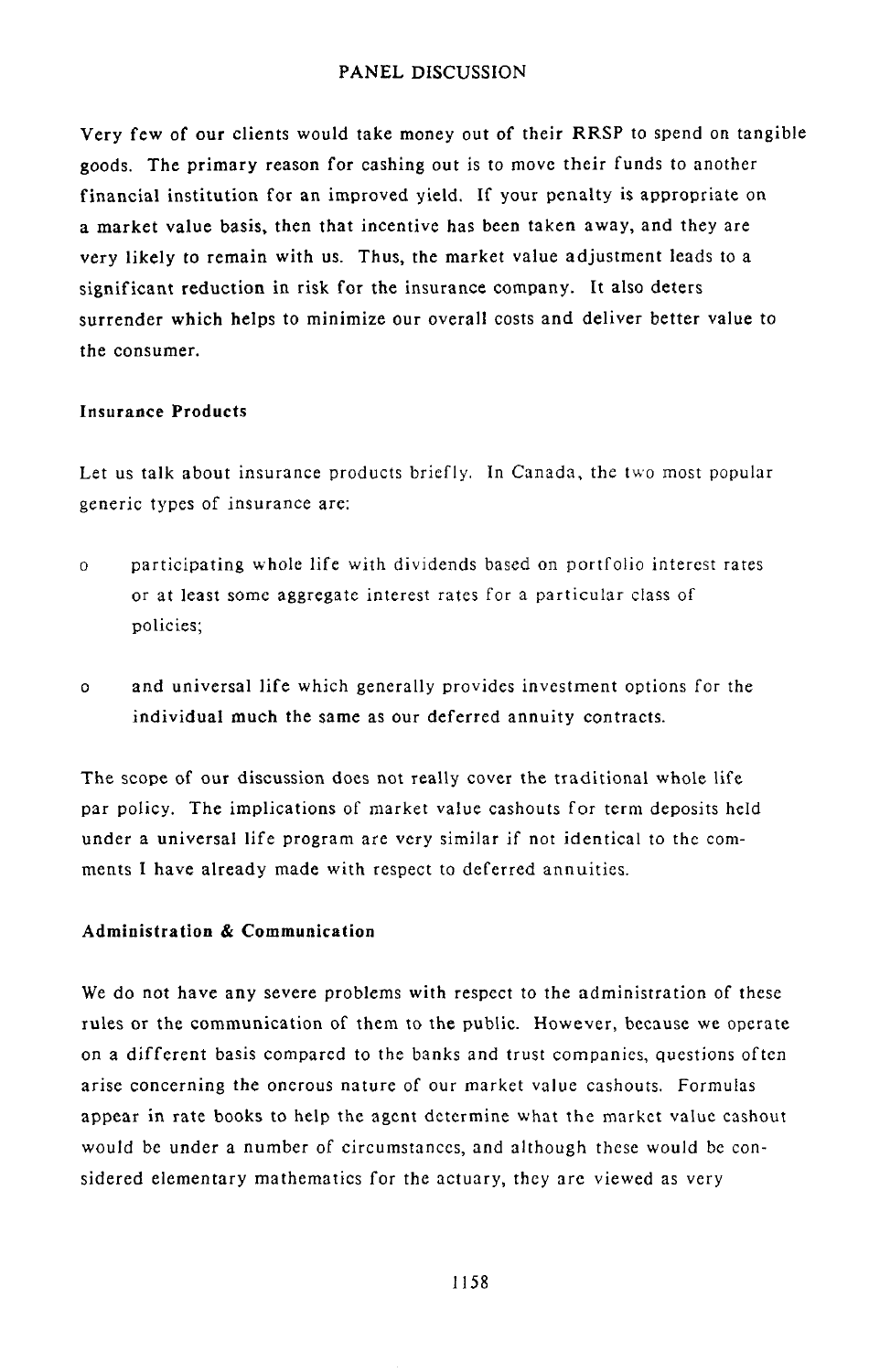s**o**ph**i**s**ti**ca**t**ed ma**t**hem**ati**cs b**y t**he agent wh**i**ch often br**i**ngs **a**bout s**o**m**e** misunderstandings.

If we are ever in the situation whe**r**e value i**s** determined as **t**he actual market value where interest rates are lower and the amount paid out is higher than the book value, then more elaborate administration will be necessary to track those excess amounts and establish the appropriated surplus from year to year. Also, in this situation the administrative people feel they are giving money away needlessly which often becomes a demotivator to expense control.

# **Recent** Issu**e**s **-- R**RI**F**s **and** C**a**s**h**a**b**l**e** S**PI**A**s**

A recent issue with regard to market value cashout has arisen in *C*anada. In a recent federal Budget (which is a statement of intended legislation) our government announced it would be liberalizing **t**he rules surrounding annuitization of RRSP maturing funds. This market is currently the bulk of our Single Premium Immedia**t**e Annuity (SPIA) market. The mos**t** publicized feature was the expansion of payout flexibility on a Registered Retirement Income Fund which has for some time been a quasi-increasing payout annuity without any mortality guarantees, ex*p*iring at age 90. All financial institutions were permitted to sell this vehicle, eroding by some small measure the SPIA market. The expanded rules will likely strike a significant blow to the SPIA market because an individual can maintain his*/*her capital for a longer period and establish yearly payout levels at any amount chosen above some low minimum amount. The government's efforts to relax these rules is in response to some negative media attention on SPIAs.

In the same Budget, the government ann**o**unced that SPIAs already established could be cashed out (a feature not permitte**d** under previous RRSP legislation). They effectively transferred the negative public relations about the finality of an annuity purchase from the g**o**vernment to the insurance c**o**mpanies.

Now, our industry must respond to this issue by deciding if we will permit SPIA cashouts and if so, on what basis. In many ways we are between a"rock and a hard place". If we were to permit cashout of a life contingent immediate annuity, we would have to seek satisfactory evidence that the individual was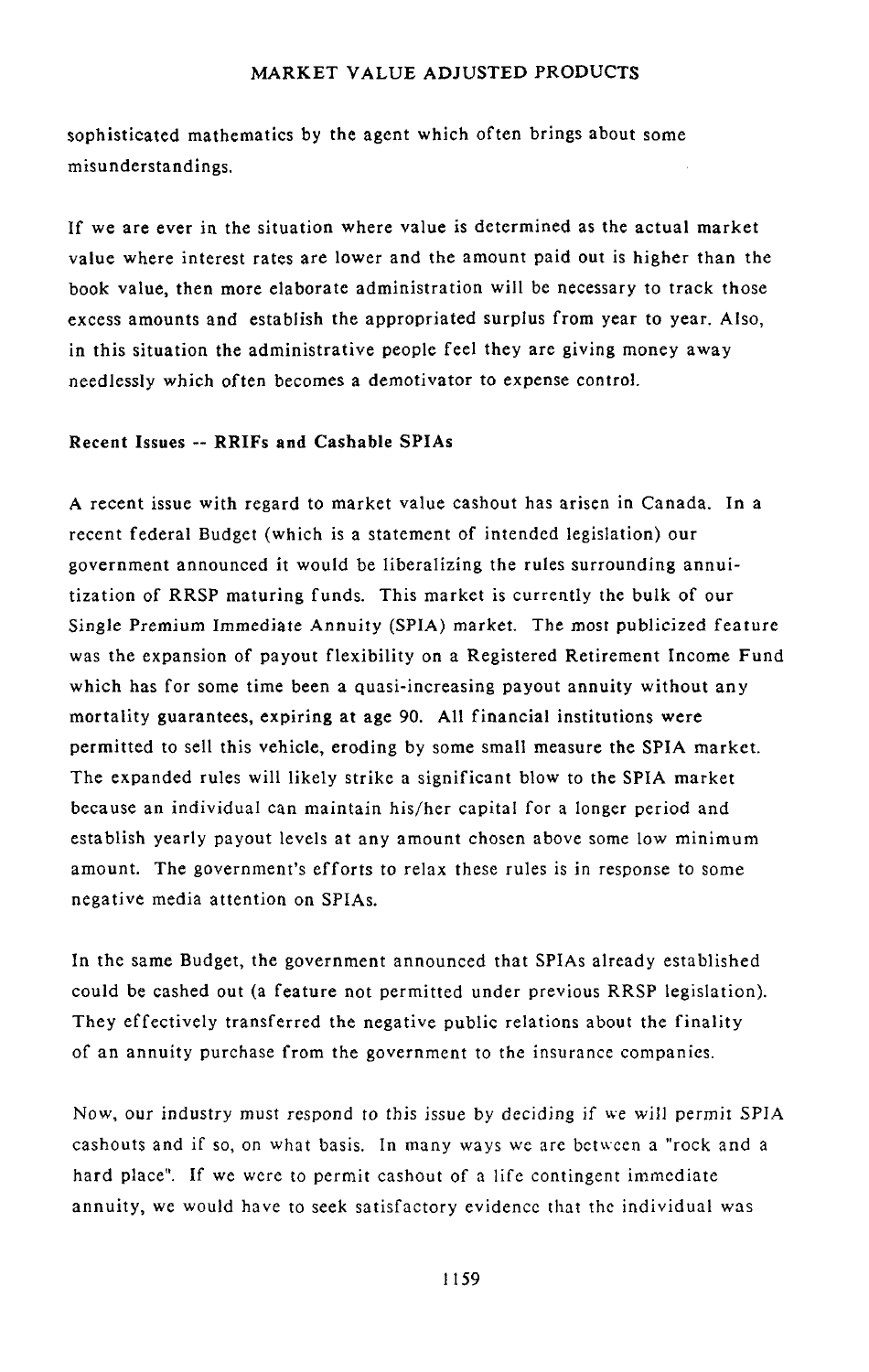heal**t**hy, and **t**here wa**s o**nly **som**e fi**n**an**c**ial rea**s***o*n f**o**r **th**e **c**a**sho**u**t** r**eq**ue**st.** In my view, it would be suicide from a marketing **p**ers**p**ective to seek medical underwriting evidence from an elderly lady who wa**n**ts her money back and is not **p**redis**p**o**s**ed to like us in the first **p**lace. If we were to offer any ty**p**e of ca**s**hout feature, it could only a**pp**ly to the guaranteed **p**ortion and leave behind a deferred life annuity commencing at the end *o*f the guaranteed **p**eriod. This could be done without medical evidence. Under current legislation the later deferred **p**iece would have to be non-register**e**d, which would lead to other problems such as accrual taxation on the interest build-u**p** under the contract. In any event, ca**s**houts of all or **p**art of SPIA**s** will become a key issue in the next year.

For term certain annui**t**ies, market v**a**lue adjustments would be **q**uite appr**o**priate if a company chose to release the funds*.*

Because m**o**st of our products have market value adjustments, our valuation actuaries treat us with much greater confidence and see a reduced need for a C-3 risk margin in the reserves. The a**d**ven**t** of asse**t** liabili**t**y **m**anagemen**t** and*/*or matching has also led to this valuation leniency.

As I **s**ai**d a**t t**h**e begi**nn**i**n**g**,** market val**u**e a**d**j**u**ste**d** ca**s**houts are an acce**p**ted fact of life in Canada by the insurance industry, the government and to a large degree by the consumer. I wish my U.S. counter**p**ar**t**s well in their fight to bring such acce**p**tance to the regulators and consumers here.

MR. **TY**LER LEE: I**'**m assuming that The Hartfor**d** di**d** not ask the SEC to rule on the Hartf*o*rd's **p**roduct, and tha**t** it was not under the SEC's jurisdiction. Therefore, what Federal regulations are you following with that **p**rodu*c*t? For exam**p**le, are you usi**n**g only National *A*ssociation of Security *D*ealers (*N*ASD) licensed agents?

MR. SO*ND*ERGEL*D*: The Hartford sells the **p**roduct through three, actually four, broker dealer**s**. We own 25% i**n**terest in three. Because we felt the **p**roduct would be sold like a security, we felt we should register it. In addition, we feel that the **p**roduct is a security becau**s**e we believe it d*o*es **p**ass some of the investment risk over to the **p**urchaser. We do take the default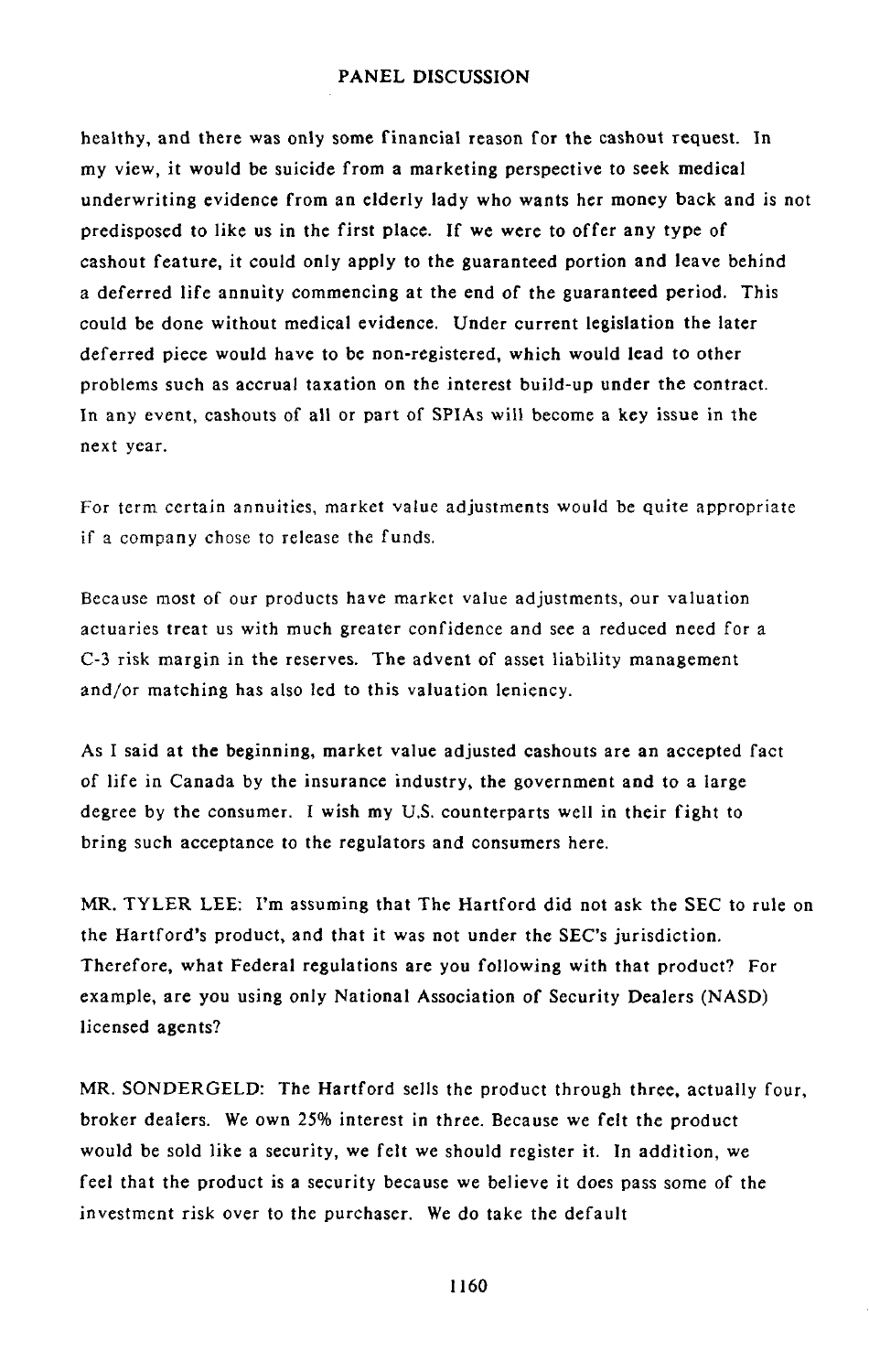risk, bu**t** if the person does no**t** hold the product **t**o the end of **t**he guaranteed period, there is a market risk we believe the purchaser is taking.

We, therefore, register the product under the Securities Act of 1933. Initially, the assets were *p*laced in the general account, but then we wanted to put the assets, valued at market, in a separate account. We went to the SEC and raised the question that, if we placed the assets in a separate account, would we be subject to the 1940 Act. We did not think we would be, and the SEC agreed with us. We then asked for, and received, a no action letter from the SEC.